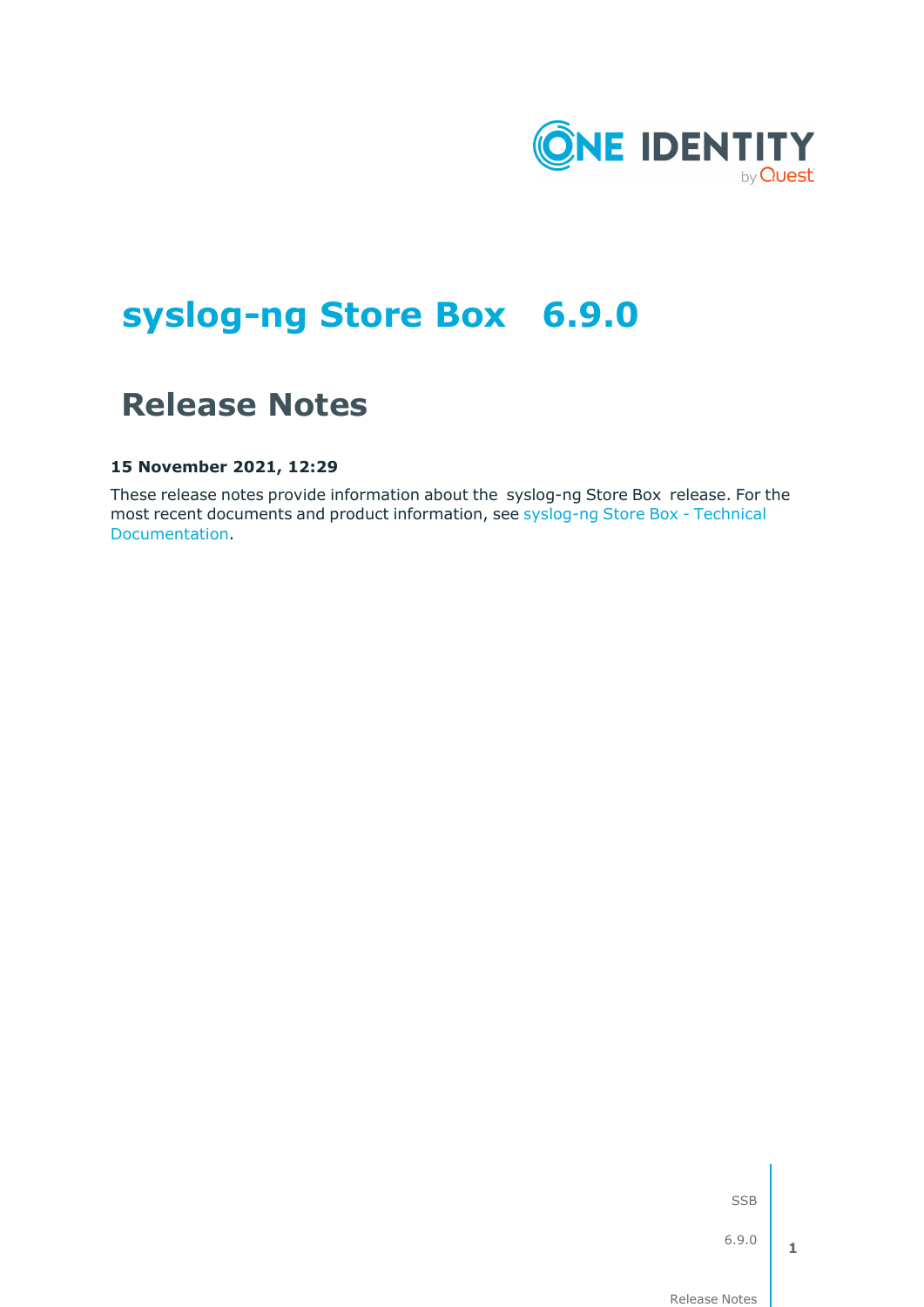# **About this release**

Welcome to syslog-ng Store Box. This document describes what is new in the latest version of syslog-ng Store Box (SSB).

This is a Feature Release, which means that it will be supported for 6 months after the original publication date and for 2 months after a succeeding Feature or LTS Release is published (whichever date is later). Note that only the last of the feature releases is supported - for example, when a new feature release comes out, the last one becomes unsupported.

For a full description on stable and feature releases, open the SSB [product](https://support.oneidentity.com/syslog-ng-store-box) page on the [Support](https://support.oneidentity.com/syslog-ng-store-box) Portal and navigate to **Product Life Cycle & Policies > Product Support Policies > Software Product Support Lifecycle Policy**.

NOTE: Due to complexity of deployment, configuration, and design, you may require assistance from One Identity [Professional](https://support.oneidentity.com/professional-services-product-select/) Services while introducing new or additional:

- sources
- **.** destinations
- $\cdot$  log paths
- significant increases in log volume.

One Identity Professional Services is equipped and trained to evaluate the needs of any organization, and to provide configuration and architectural recommendations that help our users get the most out of any SSB version.

One Identity Professional Services offer assistance in planning and scoping for current needs, as well as recommendations for the future to ensure success.

## **New features**

New features in syslog-ng Store Box (SSB) version 6.9.0:

#### <sup>l</sup> **Microsoft Azure managed disks support**

From version 6.9.0, you can use Microsoft Azure managed disks as custom cloud service provider data disks in your SSB configuration, and extend your log storage capacity up to 32,767 GiB.

SSB



6.9.0

**2**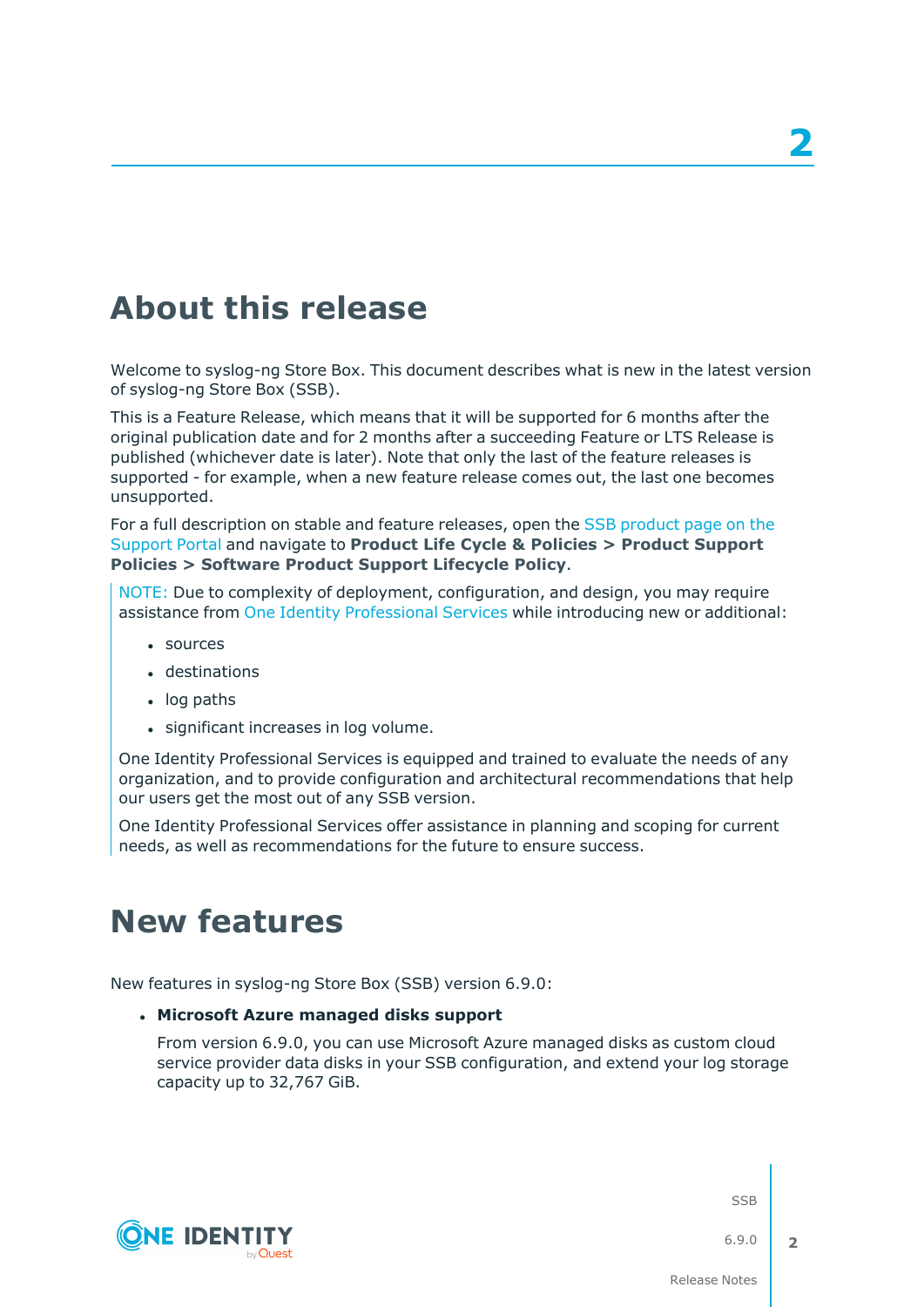# **Removed features and unsupported product versions**

The following is a list of features and product versions that are no longer supported in syslog-ng Store Box (SSB) version 6.9.0, and other limitations concerning SSB version 6.9.0.

### **A** CAUTION:

**Starting from 01-Mar-2021, SSB version 5 LTS is not supported anymore.**

NOTE: Before upgrading to SSB version 6.9.0 in High Availability (HA) mode, ensure that the nodes have already been restarted since the last upgrade. Otherwise, you have to restart the nodes before upgrading SSB to version 6.9.0.

# **Resolved issues**

The following is a list of issues addressed in this release.

#### **Table 1: Resolved issues in SSB version 6.9.0**

| <b>Resolved Issue</b>                                                                 | <b>Issue ID</b> |
|---------------------------------------------------------------------------------------|-----------------|
| Fixed logspace indexer error after restore.                                           | SSB-3381        |
| Fixed not-working last button on search interface.                                    | SSB-3448        |
| Fixed logspace bad permissions after a restore.                                       | SSB-3455        |
| Fixed "Lock is not acquired" issue caused by wrong default timeout settings. SSB-3456 |                 |
| Fixed debug bundle generation when only one node of SSB cluster works.                | SSB-3457        |

## **Product licensing**

#### *To enable a trial license*

- 1. Log in to the Trial [Licenses](https://prodcloudoutlook.sharepoint.com/Licensing/Pages/TrialLicenses.aspx) page. Watch the short demo under **How to Create a Trial License using Trial Depot?**.
- 2. Request a Trial License using the Trial [Depot.](https://trialdepot.webapps.quest.com/trialdepot/index.jsp)

The license keys will be emailed to you.

3. Once you have the license keys, download the ISO image from the Free [Trial](https://www.syslog-ng.com/register/115581/) of [syslog-ng](https://www.syslog-ng.com/register/115581/) Store Box page.



SSB

6.9.0

**3**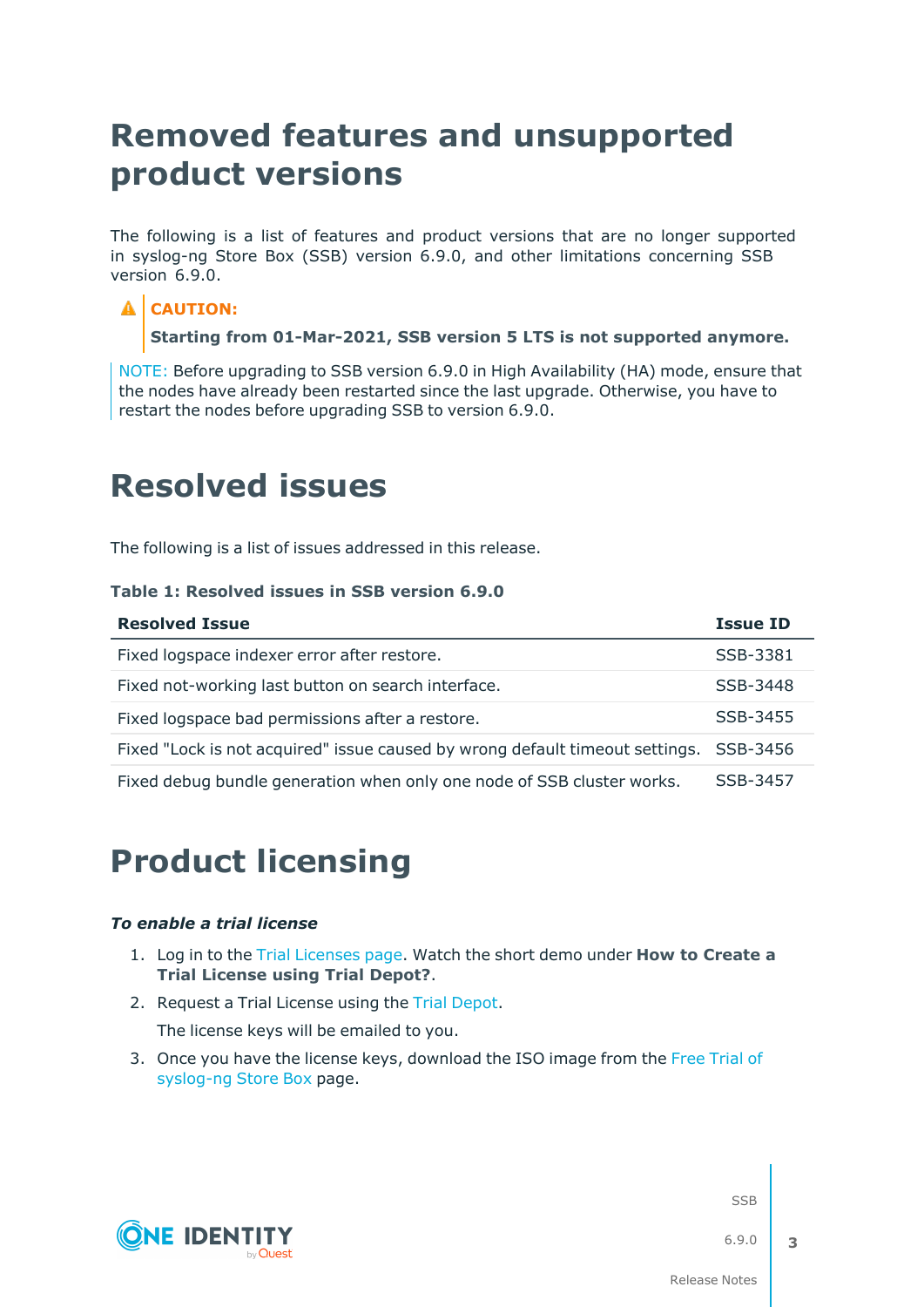#### *To enable a purchased commercial license*

- 1. Navigate to **My [Account](https://support.oneidentity.com/my-account/licensing) > My License Assets** on the [support](https://support.oneidentity.com/en-US/Login) portal.
- 2. To access your license key, click **Retrieve Key** next to your product.
- 3. Once you have the license keys, navigate to **My Account > My [Products](https://support.oneidentity.com/my-account)** and click **Download** next to your product. The **Download Software** page is displayed.
- 4. Download the ISO image (install cdrom) of your product.

If you need help with accessing your license, navigate to the Licensing [Assistance](https://support.oneidentity.com/contact-us/licensing) page, and follow the instructions on screen.

# **Upgrade and installation instructions**

For details on upgrading to version 6.9.0, see [Upgrade](https://support.oneidentity.com/technical-documents/syslog-ng-store-box/6.9.0/upgrade-guide/) Guide.



SSB

6.9.0

**4**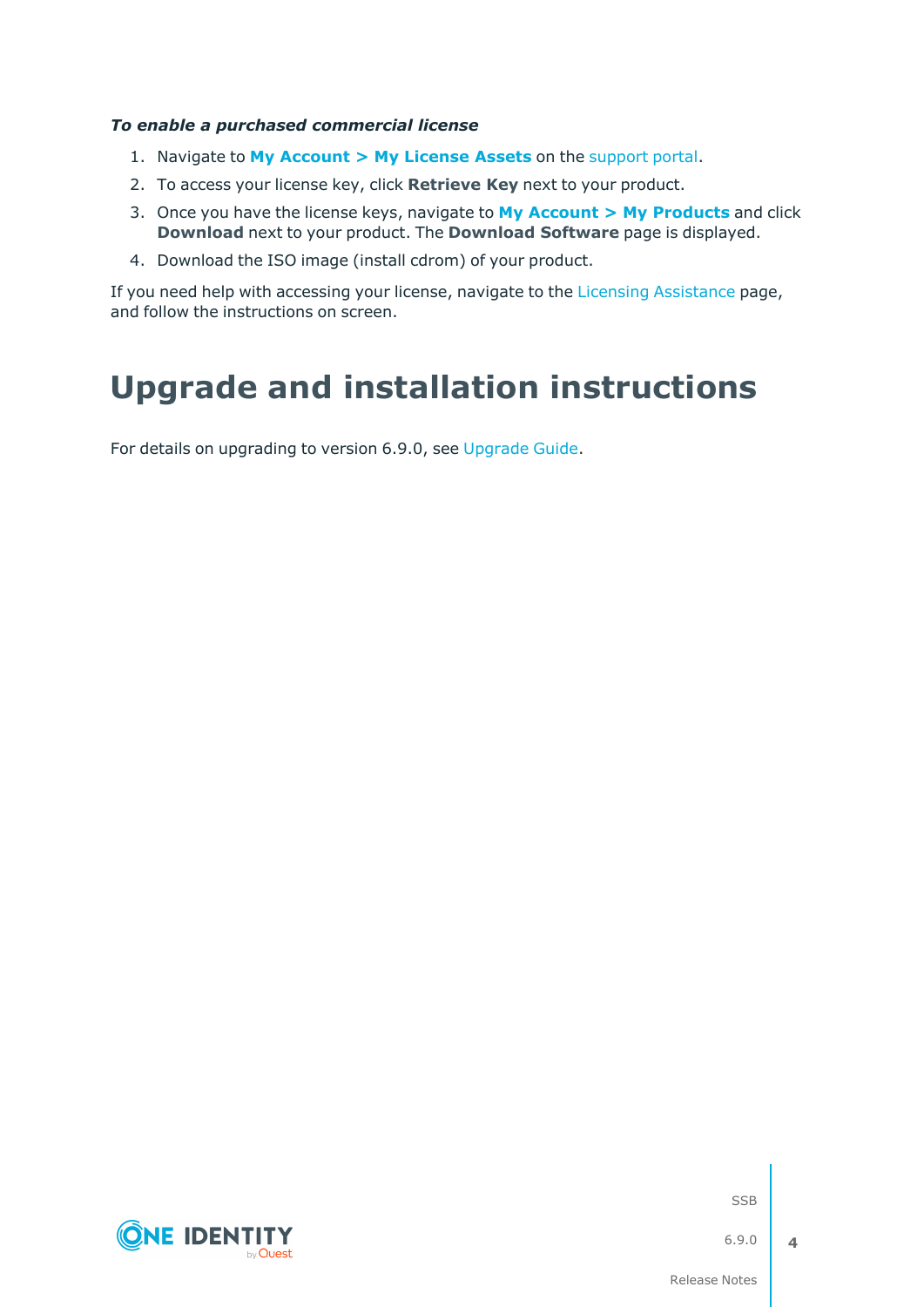# **About us**

One Identity solutions eliminate the complexities and time-consuming processes often required to govern identities, manage privileged accounts and control access. Our solutions enhance business agility while addressing your IAM challenges with on-premises, cloud and hybrid environments.

# **Contacting us**

For sales and other inquiries, such as licensing, support, and renewals, visit [https://www.oneidentity.com/company/contact-us.aspx.](https://www.oneidentity.com/company/contact-us.aspx)

## **Technical support resources**

Technical support is available to One Identity customers with a valid maintenance contract and customers who have trial versions. You can access the Support Portal at [https://support.oneidentity.com/.](https://support.oneidentity.com/)

The Support Portal provides self-help tools you can use to solve problems quickly and independently, 24 hours a day, 365 days a year. The Support Portal enables you to:

- Submit and manage a Service Request
- View Knowledge Base articles
- Sign up for product notifications
- Download software and technical documentation
- View how-to videos at [www.YouTube.com/OneIdentity](http://www.youtube.com/OneIdentity)
- Engage in community discussions
- Chat with support engineers online
- View services to assist you with your product

## **Third-party contributions**

This appendix includes the open source licenses and attributions applicable to syslogng Store Box.



SSB

6.9.0

**5**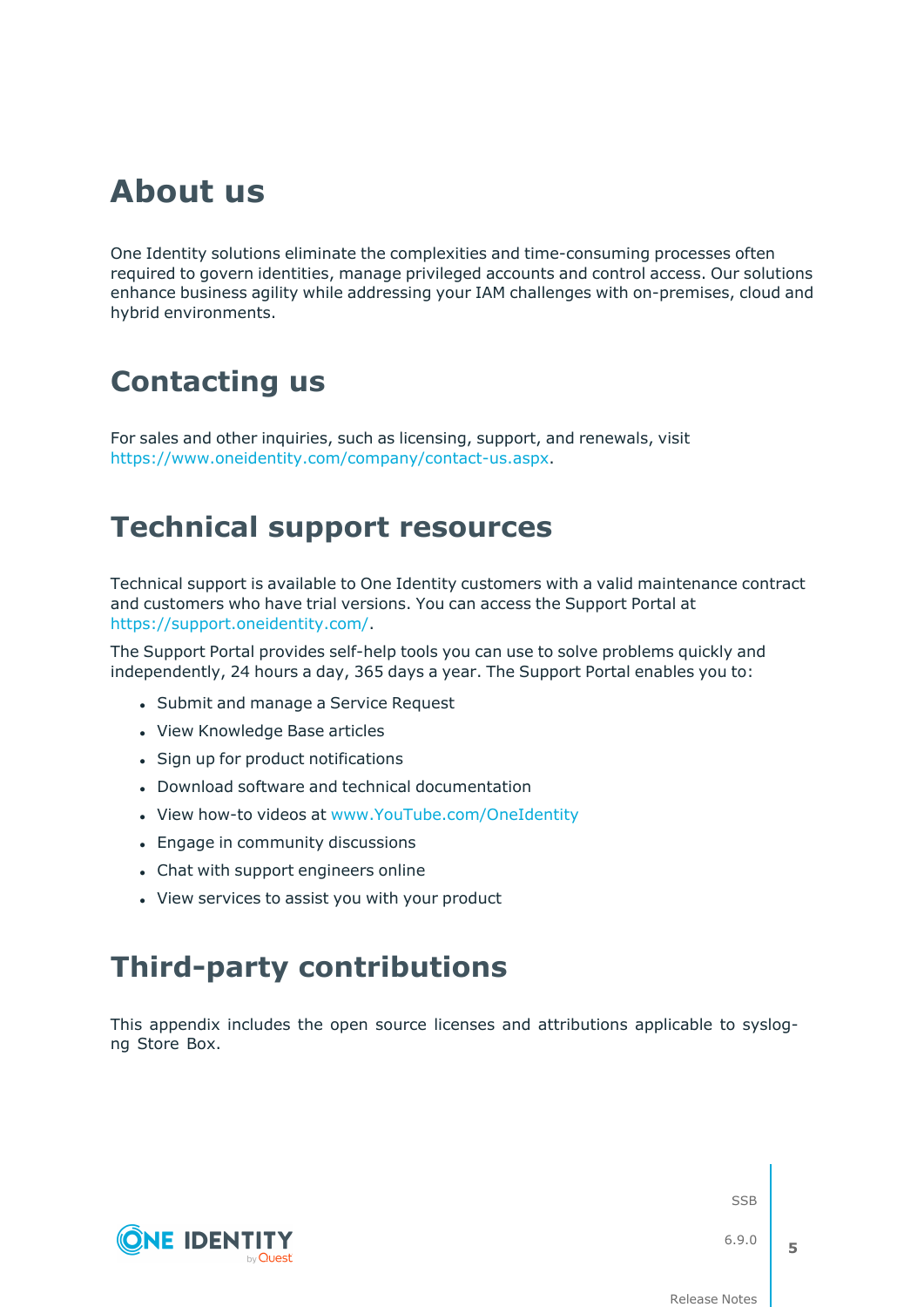## **GNU General Public License**

Version 2, June 1991

1989, 1991 Free Software Foundation, Inc.

Free Software Foundation, Inc. 51 Franklin Street, Fifth Floor, Boston, MA 02110-1301 USA

Everyone is permitted to copy and distribute verbatim copies of this license document, but changing it is not allowed.

Version 2, June 1991

## **Preamble**

The licenses for most software are designed to take away your freedom to share and change it. By contrast, the GNU General Public License is intended to guarantee your freedom to share and change free software - to make sure the software is free for all its users. This General Public License applies to most of the Free Software Foundation's software and to any other program whose authors commit to using it. (Some other Free Software Foundation software is covered by the GNU Library General Public License instead.) You can apply it to your programs, too.

When we speak of free software, we are referring to freedom, not price. Our General Public Licenses are designed to make sure that you have the freedom to distribute copies of free software (and charge for this service if you wish), that you receive source code or can get it if you want it, that you can change the software or use pieces of it in new free programs; and that you know you can do these things.

To protect your rights, we need to make restrictions that forbid anyone to deny you these rights or to ask you to surrender the rights. These restrictions translate to certain responsibilities for you if you distribute copies of the software, or if you modify it.

For example, if you distribute copies of such a program, whether gratis or for a fee, you must give the recipients all the rights that you have. You must make sure that they, too, receive or can get the source code. And you must show them these terms so they know their rights.

We protect your rights with two steps:

- 1. copyright the software, and
- 2. offer you this license which gives you legal permission to copy, distribute and/or modify the software.

Also, for each author's protection and ours, we want to make certain that everyone understands that there is no warranty for this free software. If the software is modified by someone else and passed on, we want its recipients to know that what they have is not the original, so that any problems introduced by others will not reflect on the original authors' reputations.

Finally, any free program is threatened constantly by software patents. We wish to avoid the danger that redistributors of a free program will individually obtain patent licenses, in effect making the program proprietary. To prevent this, we have made it clear that any patent must be licensed for everyone's free use or not licensed at all.

SSB

6.9.0

**6**

**ONE IDENTITY**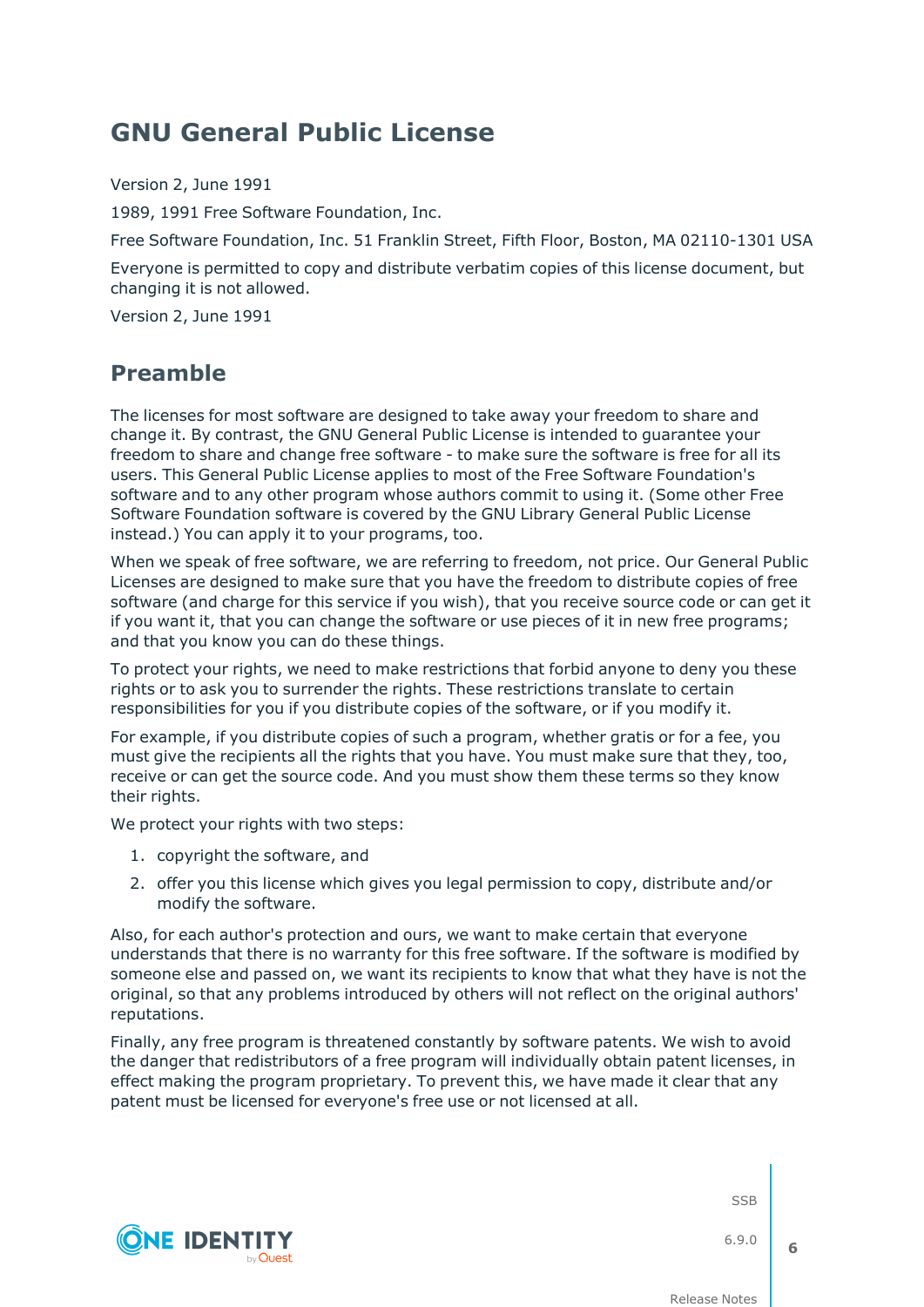The precise terms and conditions for copying, distribution and modification follow.

## **TERMS AND CONDITIONS FOR COPYING, DISTRIBUTION AND MODIFICATION**

### **Section 0**

This License applies to any program or other work which contains a notice placed by the copyright holder saying it may be distributed under the terms of this General Public License. The "Program", below, refers to any such program or work, and a "work based on the Program" means either the Program or any derivative work under copyright law: that is to say, a work containing the Program or a portion of it, either verbatim or with modifications and/or translated into another language. (Hereinafter, translation is included without limitation in the term "modification".) Each licensee is addressed as "you".

Activities other than copying, distribution and modification are not covered by this License; they are outside its scope. The act of running the Program is not restricted, and the output from the Program is covered only if its contents constitute a work based on the Program (independent of having been made by running the Program). Whether that is true depends on what the Program does.

### <span id="page-6-0"></span>**Section 1**

You may copy and distribute verbatim copies of the Program's source code as you receive it, in any medium, provided that you conspicuously and appropriately publish on each copy an appropriate copyright notice and disclaimer of warranty; keep intact all the notices that refer to this License and to the absence of any warranty; and give any other recipients of the Program a copy of this License along with the Program.

You may charge a fee for the physical act of transferring a copy, and you may at your option offer warranty protection in exchange for a fee.

### <span id="page-6-1"></span>**Section 2**

**ONE IDENTITY** 

You may modify your copy or copies of the Program or any portion of it, thus forming a work based on the Program, and copy and distribute such modifications or work under the terms of [Section](#page-6-0) 1 above, provided that you also meet all of these conditions:

- a. You must cause the modified files to carry prominent notices stating that you changed the files and the date of any change.
- b. You must cause any work that you distribute or publish, that in whole or in part contains or is derived from the Program or any part thereof, to be licensed as a whole at no charge to all third parties under the terms of this License.
- c. If the modified program normally reads commands interactively when run, you must cause it, when started running for such interactive use in the most ordinary way, to print or display an announcement including an appropriate copyright notice and a notice that there is no warranty (or else, saying that you provide a warranty) and that users may redistribute the program under these conditions, and telling the user





6.9.0

**7**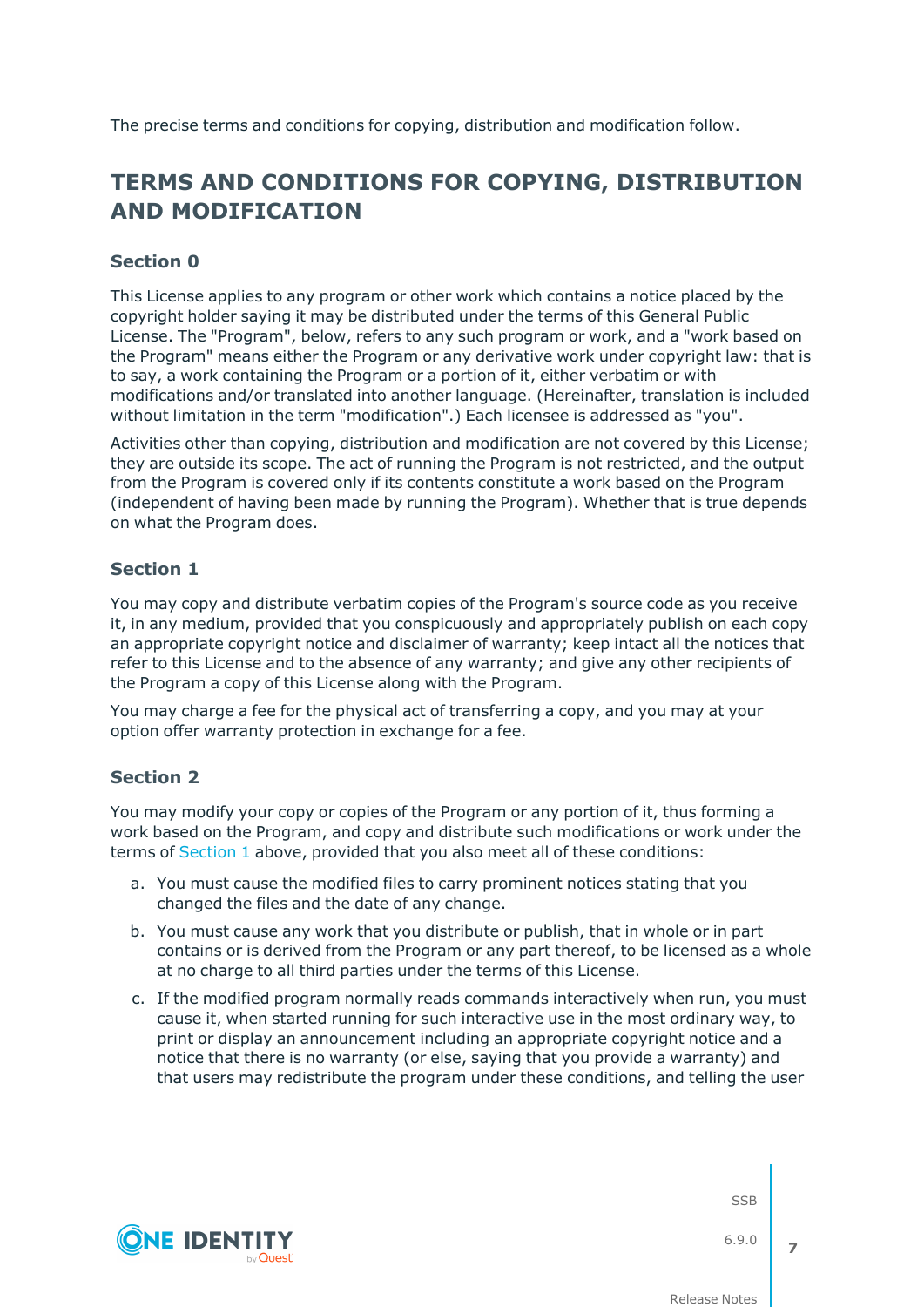how to view a copy of this License. (Exception: If the Program itself is interactive but does not normally print such an announcement, your work based on the Program is not required to print an announcement.)

These requirements apply to the modified work as a whole. If identifiable sections of that work are not derived from the Program, and can be reasonably considered independent and separate works in themselves, then this License, and its terms, do not apply to those sections when you distribute them as separate works. But when you distribute the same sections as part of a whole which is a work based on the Program, the distribution of the whole must be on the terms of this License, whose permissions for other licensees extend to the entire whole, and thus to each and every part regardless of who wrote it.

Thus, it is not the intent of this section to claim rights or contest your rights to work written entirely by you; rather, the intent is to exercise the right to control the distribution of derivative or collective works based on the Program.

In addition, mere aggregation of another work not based on the Program with the Program (or with a work based on the Program) on a volume of a storage or distribution medium does not bring the other work under the scope of this License.

#### **Section 3**

You may copy and distribute the Program (or a work based on it, under [Section](#page-6-1) 2 in object code or executable form under the terms of [Section](#page-6-1) 1 and Section 2 above provided that you also do one of the following:

- a. Accompany it with the complete corresponding machine-readable source code, which must be distributed under the terms of Sections 1 and 2 above on a medium customarily used for software interchange; or,
- b. Accompany it with a written offer, valid for at least three years, to give any third party, for a charge no more than your cost of physically performing source distribution, a complete machine-readable copy of the corresponding source code, to be distributed under the terms of Sections 1 and 2 above on a medium customarily used for software interchange; or,
- c. Accompany it with the information you received as to the offer to distribute corresponding source code. (This alternative is allowed only for noncommercial distribution and only if you received the program in object code or executable form with such an offer, in accord with Subsection b above.)

The source code for a work means the preferred form of the work for making modifications to it. For an executable work, complete source code means all the source code for all modules it contains, plus any associated interface definition files, plus the scripts used to control compilation and installation of the executable. However, as a special exception, the source code distributed need not include anything that is normally distributed (in either source or binary form) with the major components (compiler, kernel, and so on) of the operating system on which the executable runs, unless that component itself accompanies the executable.

If distribution of executable or object code is made by offering access to copy from a designated place, then offering equivalent access to copy the source code from the same place counts as distribution of the source code, even though third parties are not compelled to copy the source along with the object code.



SSB

6.9.0

**8**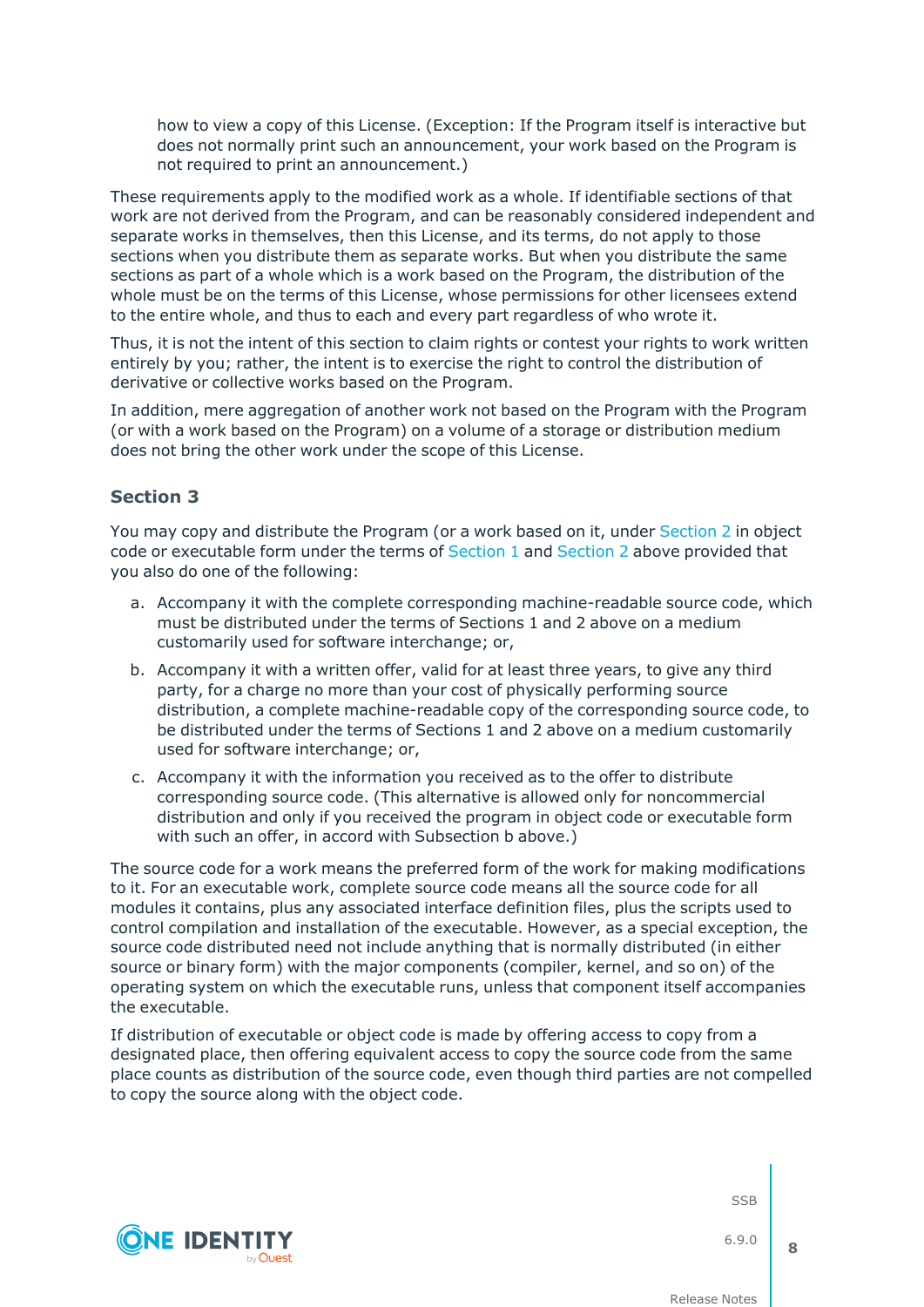You may not copy, modify, sublicense, or distribute the Program except as expressly provided under this License. Any attempt otherwise to copy, modify, sublicense or distribute the Program is void, and will automatically terminate your rights under this License. However, parties who have received copies, or rights, from you under this License will not have their licenses terminated so long as such parties remain in full compliance.

### **Section 5**

You are not required to accept this License, since you have not signed it. However, nothing else grants you permission to modify or distribute the Program or its derivative works. These actions are prohibited by law if you do not accept this License. Therefore, by modifying or distributing the Program (or any work based on the Program), you indicate your acceptance of this License to do so, and all its terms and conditions for copying, distributing or modifying the Program or works based on it.

### **Section 6**

Each time you redistribute the Program (or any work based on the Program), the recipient automatically receives a license from the original licensor to copy, distribute or modify the Program subject to these terms and conditions. You may not impose any further restrictions on the recipients' exercise of the rights granted herein. You are not responsible for enforcing compliance by third parties to this License.

### **Section 7**

If, as a consequence of a court judgment or allegation of patent infringement or for any other reason (not limited to patent issues), conditions are imposed on you (whether by court order, agreement or otherwise) that contradict the conditions of this License, they do not excuse you from the conditions of this License. If you cannot distribute so as to satisfy simultaneously your obligations under this License and any other pertinent obligations, then as a consequence you may not distribute the Program at all. For example, if a patent license would not permit royalty-free redistribution of the Program by all those who receive copies directly or indirectly through you, then the only way you could satisfy both it and this License would be to refrain entirely from distribution of the Program.

If any portion of this section is held invalid or unenforceable under any particular circumstance, the balance of the section is intended to apply and the section as a whole is intended to apply in other circumstances.

It is not the purpose of this section to induce you to infringe any patents or other property right claims or to contest validity of any such claims; this section has the sole purpose of protecting the integrity of the free software distribution system, which is implemented by public license practices. Many people have made generous contributions to the wide range of software distributed through that system in reliance on consistent application of that system; it is up to the author/donor to decide if he or she is willing to distribute software through any other system and a licensee cannot impose that choice.

This section is intended to make thoroughly clear what is believed to be a consequence of the rest of this License.

SSB

6.9.0

**9**

**ONE IDENTITY**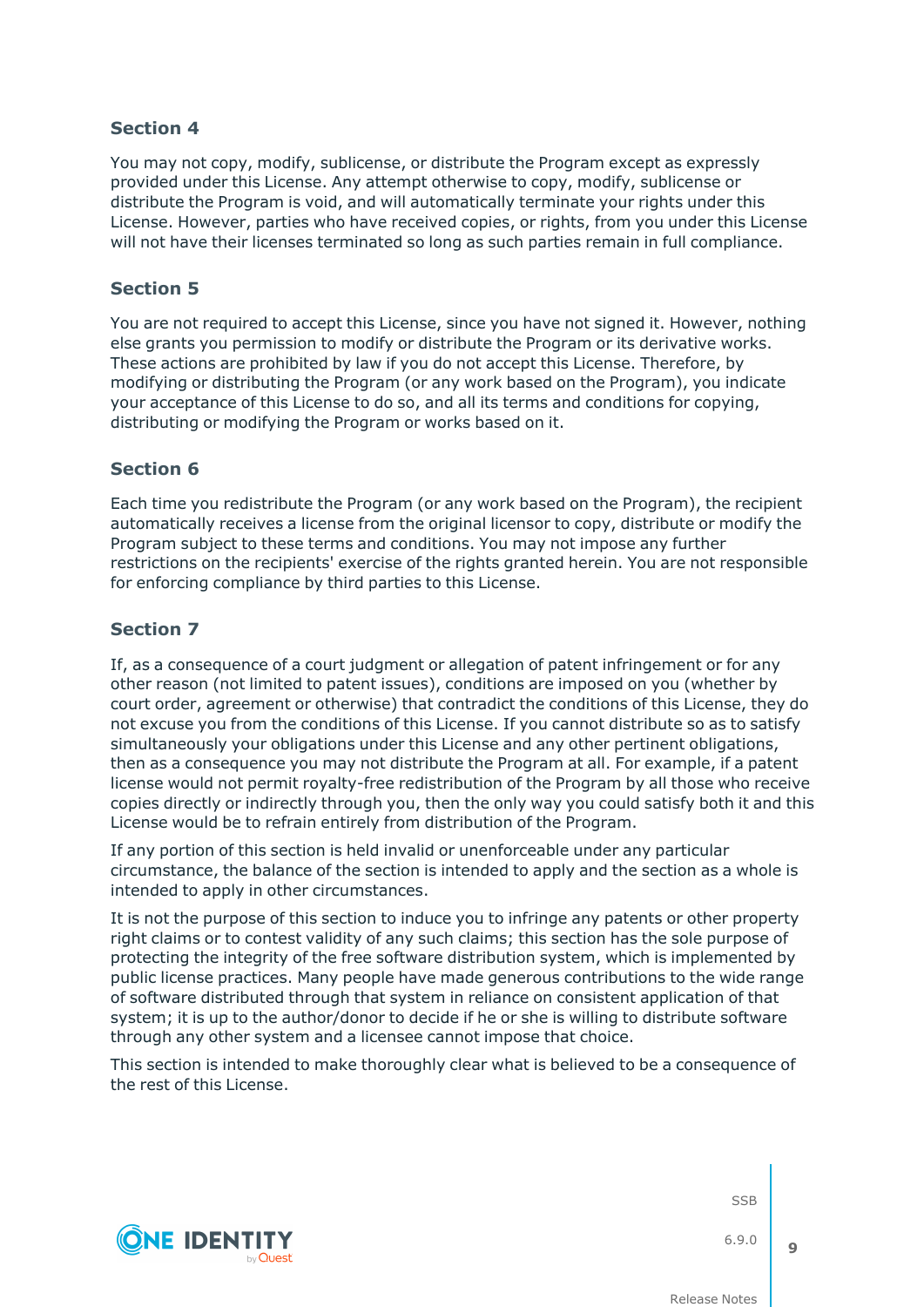If the distribution and/or use of the Program is restricted in certain countries either by patents or by copyrighted interfaces, the original copyright holder who places the Program under this License may add an explicit geographical distribution limitation excluding those countries, so that distribution is permitted only in or among countries not thus excluded. In such case, this License incorporates the limitation as if written in the body of this License.

### **Section 9**

The Free Software Foundation may publish revised and/or new versions of the General Public License from time to time. Such new versions will be similar in spirit to the present version, but may differ in detail to address new problems or concerns.

Each version is given a distinguishing version number. If the Program specifies a version number of this License which applies to it and "any later version", you have the option of following the terms and conditions either of that version or of any later version published by the Free Software Foundation. If the Program does not specify a version number of this License, you may choose any version ever published by the Free Software Foundation.

### **Section 10**

If you wish to incorporate parts of the Program into other free programs whose distribution conditions are different, write to the author to ask for permission. For software which is copyrighted by the Free Software Foundation, write to the Free Software Foundation; we sometimes make exceptions for this. Our decision will be guided by the two goals of preserving the free status of all derivatives of our free software and of promoting the sharing and reuse of software generally.

### **NO WARRANTY Section 11**

BECAUSE THE PROGRAM IS LICENSED FREE OF CHARGE, THERE IS NO WARRANTY FOR THE PROGRAM, TO THE EXTENT PERMITTED BY APPLICABLE LAW. EXCEPT WHEN OTHERWISE STATED IN WRITING THE COPYRIGHT HOLDERS AND/OR OTHER PARTIES PROVIDE THE PROGRAM "AS IS" WITHOUT WARRANTY OF ANY KIND, EITHER EXPRESSED OR IMPLIED, INCLUDING, BUT NOT LIMITED TO, THE IMPLIED WARRANTIES OF MERCHANTABILITY AND FITNESS FOR A PARTICULAR PURPOSE. THE ENTIRE RISK AS TO THE QUALITY AND PERFORMANCE OF THE PROGRAM IS WITH YOU. SHOULD THE PROGRAM PROVE DEFECTIVE, YOU ASSUME THE COST OF ALL NECESSARY SERVICING, REPAIR OR CORRECTION.

### **Section 12**

IN NO EVENT UNLESS REQUIRED BY APPLICABLE LAW OR AGREED TO IN WRITING WILL ANY COPYRIGHT HOLDER, OR ANY OTHER PARTY WHO MAY MODIFY AND/OR REDISTRIBUTE THE PROGRAM AS PERMITTED ABOVE, BE LIABLE TO YOU FOR DAMAGES, INCLUDING ANY GENERAL, SPECIAL, INCIDENTAL OR CONSEQUENTIAL DAMAGES ARISING OUT OF THE USE OR INABILITY TO USE THE PROGRAM (INCLUDING BUT NOT LIMITED TO LOSS OF DATA OR DATA BEING RENDERED INACCURATE OR LOSSES SUSTAINED BY YOU OR THIRD PARTIES OR A FAILURE OF THE PROGRAM TO OPERATE



**SSB** 

6.9.0 **10**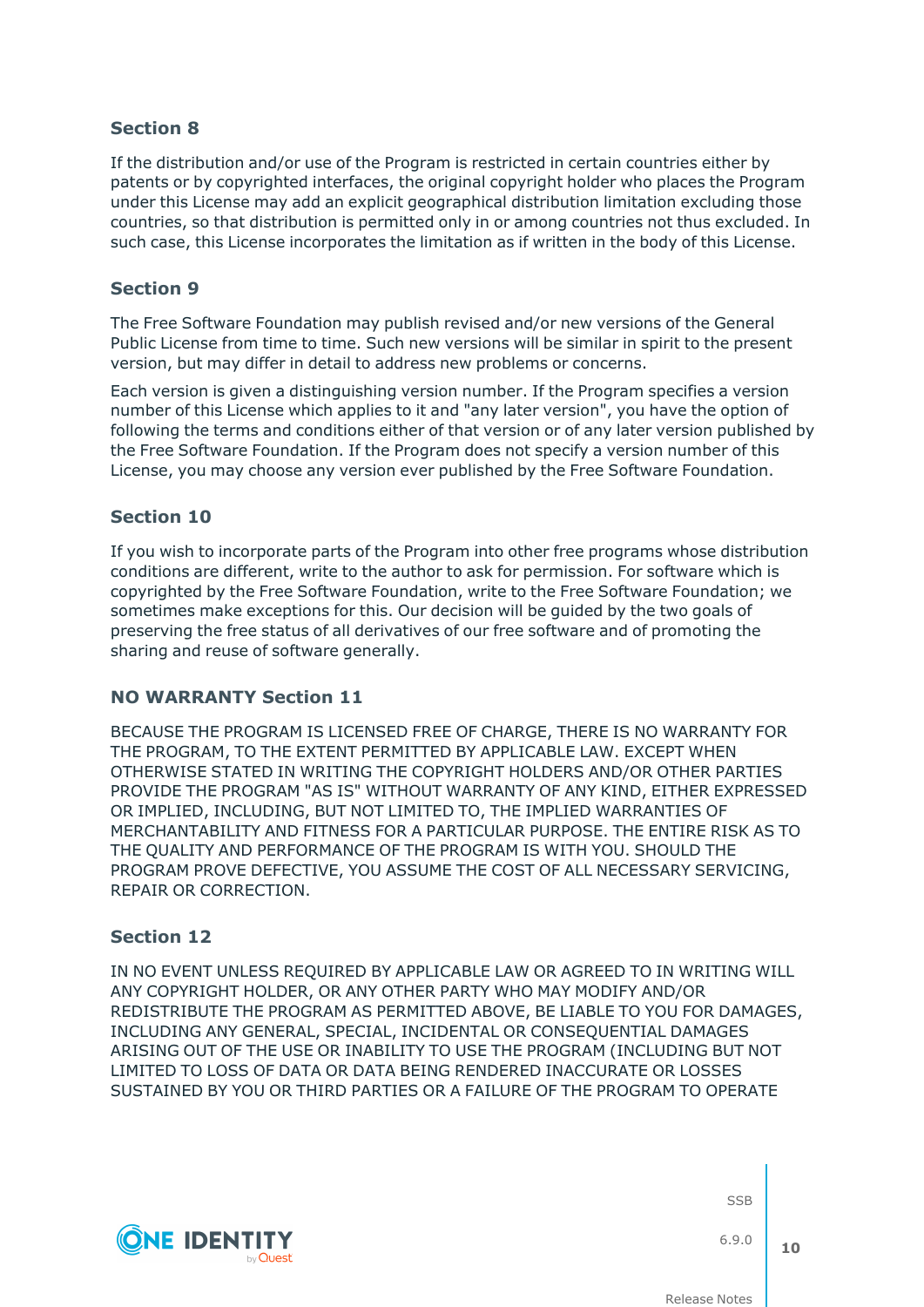WITH ANY OTHER PROGRAMS), EVEN IF SUCH HOLDER OR OTHER PARTY HAS BEEN ADVISED OF THE POSSIBILITY OF SUCH DAMAGES.

END OF TERMS AND CONDITIONS

### **How to Apply These Terms to Your New Programs**

If you develop a new program, and you want it to be of the greatest possible use to the public, the best way to achieve this is to make it free software which everyone can redistribute and change under these terms.

To do so, attach the following notices to the program. It is safest to attach them to the start of each source file to most effectively convey the exclusion of warranty; and each file should have at least the "copyright" line and a pointer to where the full notice is found.

<one line to give the program&apos; sname and a brief idea of what it does. > Copyright (C) <year> <name of author>

This program is free software; you can redistribute it and/or modify it under the terms of the GNU General Public License as published by the Free Software Foundation; either version 2 of the License, or (at your option) any later version.

This program is distributed in the hope that it will be useful, but WITHOUT ANY WARRANTY; without even the implied warranty of MERCHANTABILITY or FITNESS FOR A PARTICULAR PURPOSE. See the GNU General Public License for more details.

You should have received a copy of the GNU General Public License along with this program; if not, write to the Free Software Foundation, Inc., 51 Franklin Street, Fifth Floor, Boston, MA 02110-1301 USA

Also add information on how to contact you by electronic and paper mail.

If the program is interactive, make it output a short notice like this when it starts in an interactive mode:

Gnomovision version 69, Copyright (C) year name of author Gnomovision comes with ABSOLUTELY NO WARRANTY; for details type "show w". This is free software, and you are welcome to redistribute it under certain conditions; type "show c" for details.

The hypothetical commands "show w" and "show c" should show the appropriate parts of the General Public License. Of course, the commands you use may be called something other than "show w" and "show c" ; they could even be mouse-clicks or menu items- whatever suits your program.

You should also get your employer (if you work as a programmer) or your school, if any, to sign a "copyright disclaimer" for the program, if necessary. Here is a sample; alter the names:

Yoyodyne, Inc., hereby disclaims all copyright interest in the program "Gnomovision" (which makes passes at compilers) written by James Hacker.

<signature of Ty Coon>, 1 April 1989 Ty Coon, President of Vice

This General Public License does not permit incorporating your program into proprietary programs. If your program is a subroutine library, you may consider it more useful to permit linking proprietary applications with the library. If this is what you want to do, use the GNU Library General Public License instead of this License.



SSB

6.9.0 **11**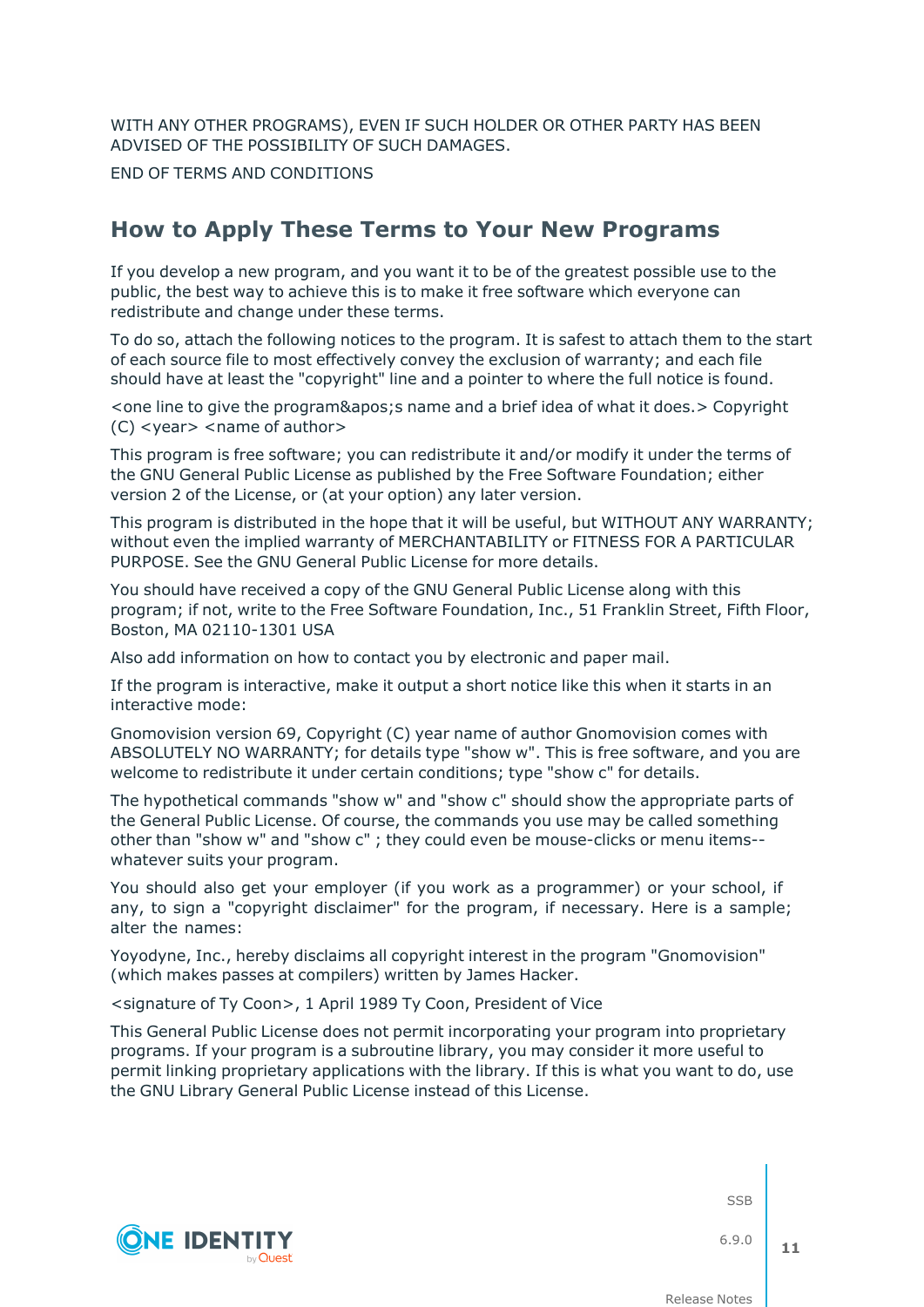## **GNU Lesser General Public License**

Version 2.1, February 1999

Copyright (C) 1991, 1999 Free Software Foundation, Inc.

Free Software Foundation, Inc. 51 Franklin Street, Fifth Floor Boston, MA 02110-1301 USA

Everyone is permitted to copy and distribute verbatim copies of this license document, but changing it is not allowed.

This is the first released version of the Lesser GPL. It also counts as the successor of the GNU Library Public License, version 2, hence the version number 2.1.

### **Preamble**

The licenses for most software are designed to take away your freedom to share and change it. By contrast, the GNU General Public Licenses are intended to guarantee your freedom to share and change free software--to make sure the software is free for all its users.

This license, the Lesser General Public License, applies to some specially designated software packages--typically libraries--of the Free Software Foundation and other authors who decide to use it. You can use it too, but we suggest you first think carefully about whether this license or the ordinary General Public License is the better strategy to use in any particular case, based on the explanations below.

When we speak of free software, we are referring to freedom of use, not price. Our General Public Licenses are designed to make sure that you have the freedom to distribute copies of free software (and charge for this service if you wish); that you receive source code or can get it if you want it; that you can change the software and use pieces of it in new free programs; and that you are informed that you can do these things.

To protect your rights, we need to make restrictions that forbid distributors to deny you these rights or to ask you to surrender these rights. These restrictions translate to certain responsibilities for you if you distribute copies of the library or if you modify it.

For example, if you distribute copies of the library, whether gratis or for a fee, you must give the recipients all the rights that we gave you. You must make sure that they, too, receive or can get the source code. If you link other code with the library, you must provide complete object files to the recipients, so that they can relink them with the library after making changes to the library and recompiling it. And you must show them these terms so they know their rights.

We protect your rights with a two-step method:

- 1. we copyright the library, and
- 2. we offer you this license, which gives you legal permission to copy, distribute and/or modify the library.

To protect each distributor, we want to make it very clear that there is no warranty for the free library. Also, if the library is modified by someone else and passed on, the recipients should know that what they have is not the original version, so that the original author's reputation will not be affected by problems that might be introduced by others.



SSB

6.9.0 **12**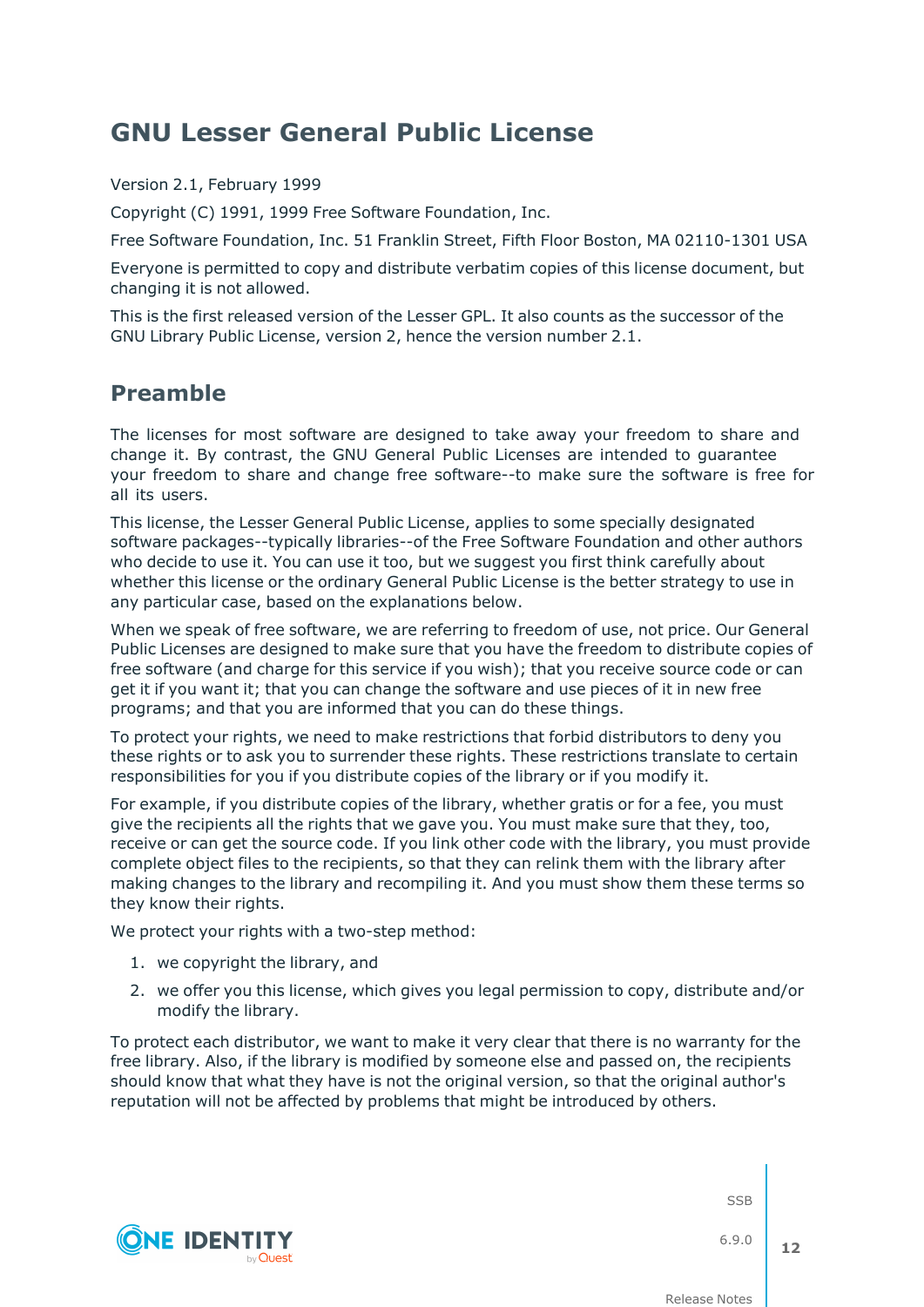Finally, software patents pose a constant threat to the existence of any free program. We wish to make sure that a company cannot effectively restrict the users of a free program by obtaining a restrictive license from a patent holder. Therefore, we insist that any patent license obtained for a version of the library must be consistent with the full freedom of use specified in this license.

Most GNU software, including some libraries, is covered by the ordinary GNU General Public License. This license, the GNU Lesser General Public License, applies to certain designated libraries, and is quite different from the ordinary General Public License. We use this license for certain libraries in order to permit linking those libraries into non-free programs.

When a program is linked with a library, whether statically or using a shared library, the combination of the two is legally speaking a combined work, a derivative of the original library. The ordinary General Public License therefore permits such linking only if the entire combination fits its criteria of freedom. The Lesser General Public License permits more lax criteria for linking other code with the library.

We call this license the Lesser General Public License because it does Less to protect the user's freedom than the ordinary General Public License. It also provides other free software developers Less of an advantage over competing non-free programs. These disadvantages are the reason we use the ordinary General Public License for many libraries. However, the Lesser license provides advantages in certain special circumstances.

For example, on rare occasions, there may be a special need to encourage the widest possible use of a certain library, so that it becomes a de-facto standard. To achieve this, non-free programs must be allowed to use the library. A more frequent case is that a free library does the same job as widely used non-free libraries. In this case, there is little to gain by limiting the free library to free software only, so we use the Lesser General Public License.

In other cases, permission to use a particular library in non-free programs enables a greater number of people to use a large body of free software. For example, permission to use the GNU C Library in non-free programs enables many more people to use the whole GNU operating system, as well as its variant, the GNU/Linux operating system.

Although the Lesser General Public License is Less protective of the users' freedom, it does ensure that the user of a program that is linked with the Library has the freedom and the wherewithal to run that program using a modified version of the Library.

The precise terms and conditions for copying, distribution and modification follow. Pay close attention to the difference between a "work based on the library" and a "work that uses the library". The former contains code derived from the library, whereas the latter must be combined with the library in order to run.

## **TERMS AND CONDITIONS FOR COPYING, DISTRIBUTION AND MODIFICATION**

### **Section 0**

**ONE IDENTITY** 

This License Agreement applies to any software library or other program which contains a notice placed by the copyright holder or other authorized party saying it may be distributed

SSB

6.9.0

**13**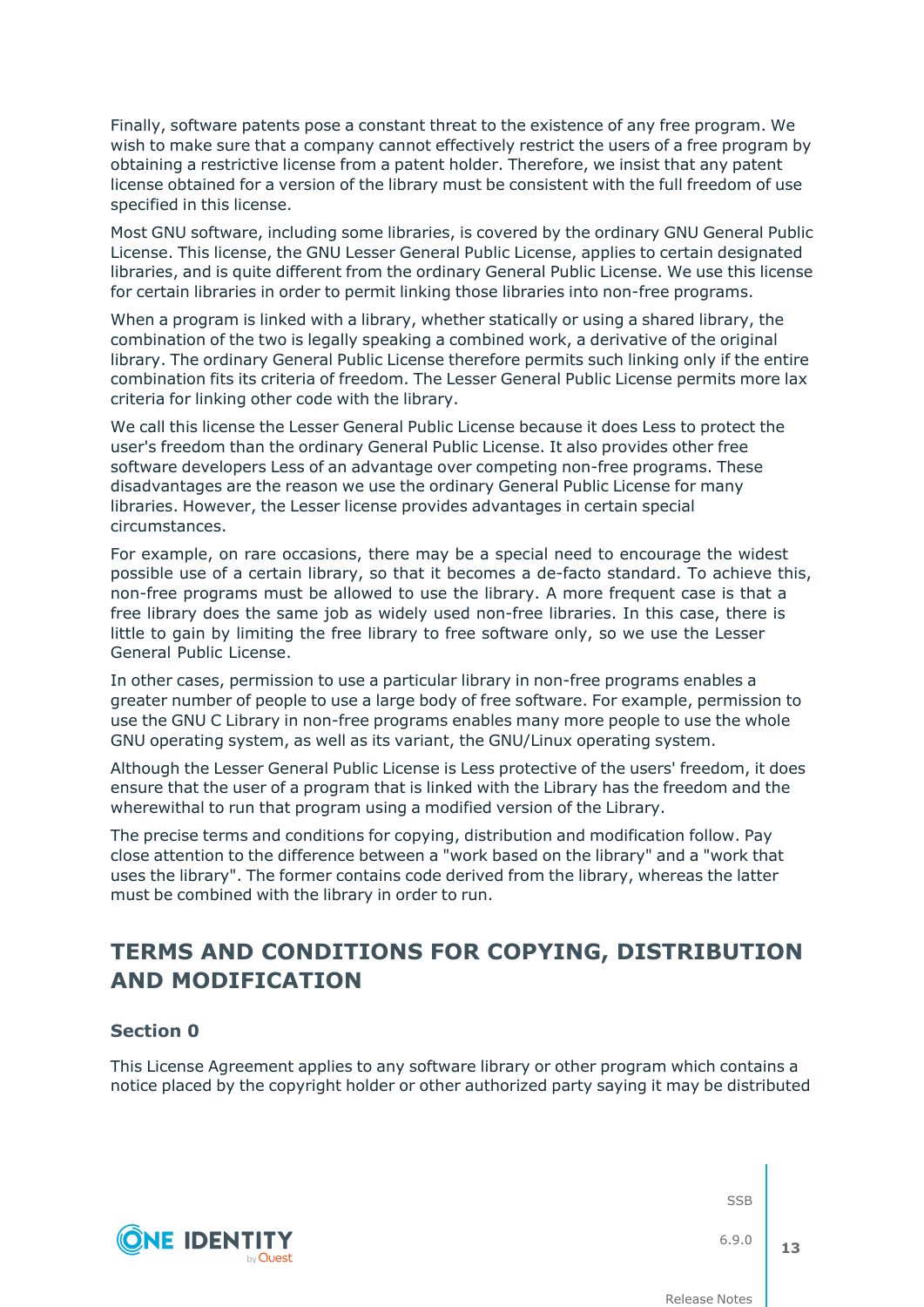under the terms of this Lesser General Public License (also called "this License"). Each licensee is addressed as "you".

A "library" means a collection of software functions and/or data prepared so as to be conveniently linked with application programs (which use some of those functions and data) to form executables.

The "Library", below, refers to any such software library or work which has been distributed under these terms. A "work based on the Library" means either the Library or any derivative work under copyright law: that is to say, a work containing the Library or a portion of it, either verbatim or with modifications and/or translated straightforwardly into another language. (Hereinafter, translation is included without limitation in the term "modification".)

"Source code" for a work means the preferred form of the work for making modifications to it. For a library, complete source code means all the source code for all modules it contains, plus any associated interface definition files, plus the scripts used to control compilation and installation of the library.

Activities other than copying, distribution and modification are not covered by this License; they are outside its scope. The act of running a program using the Library is not restricted, and output from such a program is covered only if its contents constitute a work based on the Library (independent of the use of the Library in a tool for writing it). Whether that is true depends on what the Library does and what the program that uses the Library does.

### <span id="page-13-0"></span>**Section 1**

You may copy and distribute verbatim copies of the Library's complete source code as you receive it, in any medium, provided that you conspicuously and appropriately publish on each copy an appropriate copyright notice and disclaimer of warranty; keep intact all the notices that refer to this License and to the absence of any warranty; and distribute a copy of this License along with the Library.

You may charge a fee for the physical act of transferring a copy, and you may at your option offer warranty protection in exchange for a fee.

### <span id="page-13-2"></span>**Section 2**

You may modify your copy or copies of the Library or any portion of it, thus forming a work based on the Library, and copy and distribute such modifications or work under the terms of[Section](#page-13-0) 1 above, provided that you also meet all of these conditions:

- a. The modified work must itself be a software library.
- b. You must cause the files modified to carry prominent notices stating that you changed the files and the date of any change.
- c. You must cause the whole of the work to be licensed at no charge to all third parties under the terms of this License.
- <span id="page-13-1"></span>d. If a facility in the modified Library refers to a function or a table of data to be supplied by an application program that uses the facility, other than as an argument passed when the facility is invoked, then you must make a good faith effort to ensure that, in the event an application does not supply such function or table, the facility still



SSB

6.9.0 **14**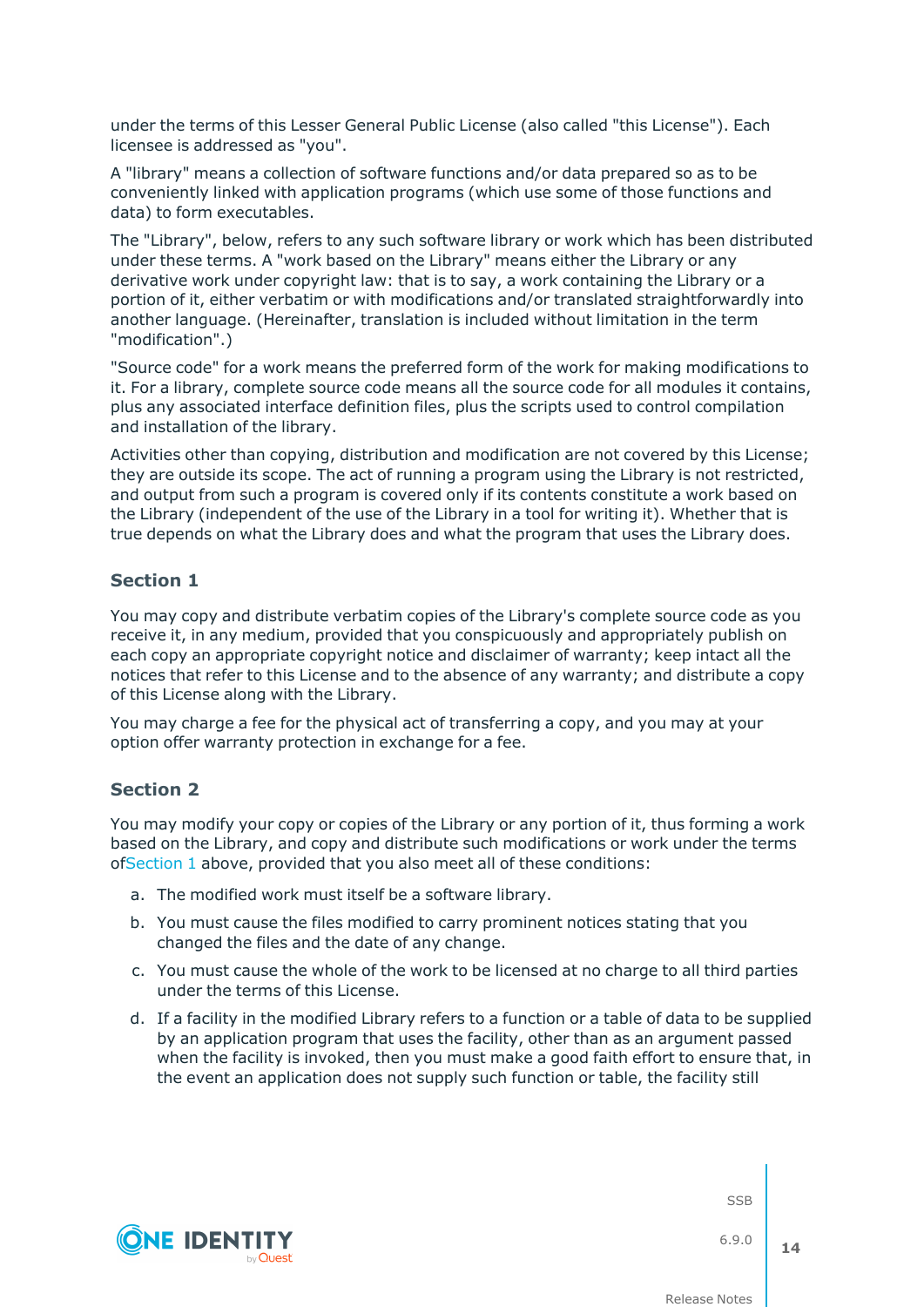operates, and performs whatever part of its purpose remains meaningful.

(For example, a function in a library to compute square roots has a purpose that is entirely well-defined independent of the application. Therefore, [Subsection](#page-13-1) 2d requires that any application-supplied function or table used by this function must be optional: if the application does not supply it, the square root function must still compute square roots.)

These requirements apply to the modified work as a whole. If identifiable sections of that work are not derived from the Library, and can be reasonably considered independent and separate works in themselves, then this License, and its terms, do not apply to those sections when you distribute them as separate works. But when you distribute the same sections as part of a whole which is a work based on the Library, the distribution of the whole must be on the terms of this License, whose permissions for other licensees extend to the entire whole, and thus to each and every part regardless of who wrote it.

Thus, it is not the intent of this section to claim rights or contest your rights to work written entirely by you; rather, the intent is to exercise the right to control the distribution of derivative or collective works based on the Library.

In addition, mere aggregation of another work not based on the Library with the Library (or with a work based on the Library) on a volume of a storage or distribution medium does not bring the other work under the scope of this License.

### **Section 3**

You may opt to apply the terms of the ordinary GNU General Public License instead of this License to a given copy of the Library. To do this, you must alter all the notices that refer to this License, so that they refer to the ordinary GNU General Public License, version 2, instead of to this License. (If a newer version than version 2 of the ordinary GNU General Public License has appeared, then you can specify that version instead if you wish.) Do not make any other change in these notices.

Once this change is made in a given copy, it is irreversible for that copy, so the ordinary GNU General Public License applies to all subsequent copies and derivative works made from that copy.

This option is useful when you wish to copy part of the code of the Library into a program that is not a library.

### **Section 4**

You may copy and distribute the Library (or a portion or derivative of it, under [Section](#page-13-2) 2) in object code or executable form under the terms of [Section](#page-13-0) 1 and [Section](#page-13-2) 2 above provided that you accompany it with the complete corresponding machine-readable source code, which must be distributed under the terms of [Section](#page-13-2) 1 and Section 2 above on a medium customarily used for software interchange.

If distribution of object code is made by offering access to copy from a designated place, then offering equivalent access to copy the source code from the same place satisfies the requirement to distribute the source code, even though third parties are not compelled to copy the source along with the object code.



**SSB** 

6.9.0 **15**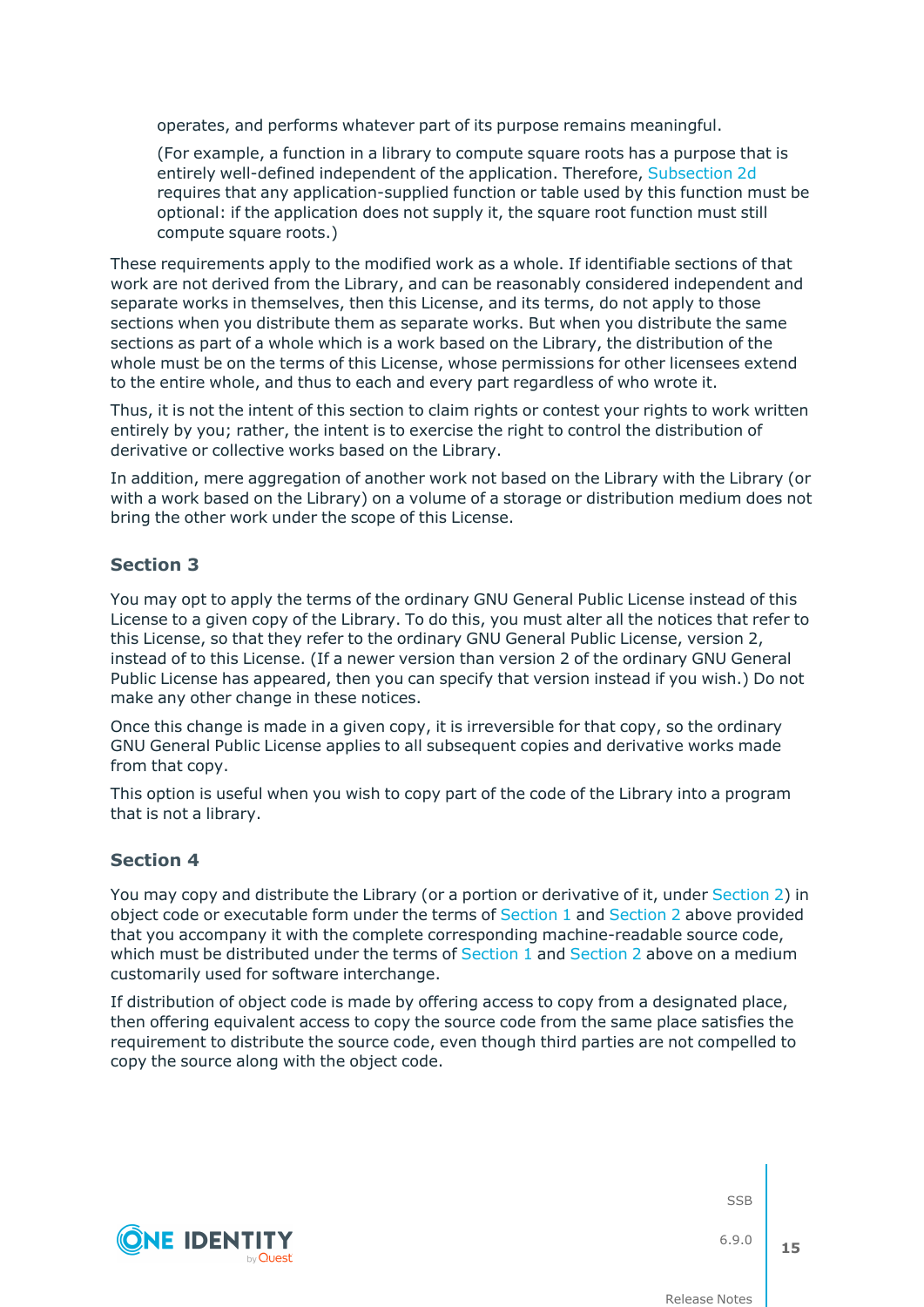A program that contains no derivative of any portion of the Library, but is designed to work with the Library by being compiled or linked with it, is called a "work that uses the Library". Such a work, in isolation, is not a derivative work of the Library, and therefore falls outside the scope of this License.

However, linking a "work that uses the Library" with the Library creates an executable that is a derivative of the Library (because it contains portions of the Library), rather than a "work that uses the library". The executable is therefore covered by this License. [Section](#page-15-0) 6 states terms for distribution of such executables.

When a "work that uses the Library" uses material from a header file that is part of the Library, the object code for the work may be a derivative work of the Library even though the source code is not. Whether this is true is especially significant if the work can be linked without the Library, or if the work is itself a library. The threshold for this to be true is not precisely defined by law.

If such an object file uses only numerical parameters, data structure layouts and accessors, and small macros and small inline functions (ten lines or less in length), then the use of the object file is unrestricted, regardless of whether it is legally a derivative work. (Executables containing this object code plus portions of the Library will still fall under [Section](#page-15-0) 6.)

Otherwise, if the work is a derivative of the Library, you may distribute the object code for the work under the terms of [Section](#page-15-0) 6. Any executables containing that work also fall under [Section](#page-15-0) 6, whether or not they are linked directly with the Library itself.

### <span id="page-15-0"></span>**Section 6**

As an exception to the Sections above, you may also combine or link a "work that uses the Library" with the Library to produce a work containing portions of the Library, and distribute that work under terms of your choice, provided that the terms permit modification of the work for the customer's own use and reverse engineering for debugging such modifications.

You must give prominent notice with each copy of the work that the Library is used in it and that the Library and its use are covered by this License. You must supply a copy of this License. If the work during execution displays copyright notices, you must include the copyright notice for the Library among them, as well as a reference directing the user to the copy of this License. Also, you must do one of these things:

- <span id="page-15-1"></span>a. Accompany the work with the complete corresponding machine-readable source code for the Library including whatever changes were used in the work (which must be distributed under [Section](#page-13-0) 1 and [Section](#page-13-2) 2 above); and, if the work is an executable linked with the Library, with the complete machine-readable "work that uses the Library", as object code and/or source code, so that the user can modify the Library and then relink to produce a modified executable containing the modified Library. (It is understood that the user who changes the contents of definitions files in the Library will not necessarily be able to recompile the application to use the modified definitions.)
- b. Use a suitable shared library mechanism for linking with the Library. A suitable mechanism is one that (1) uses at run time a copy of the library already present on



**SSB** 

6.9.0 **16**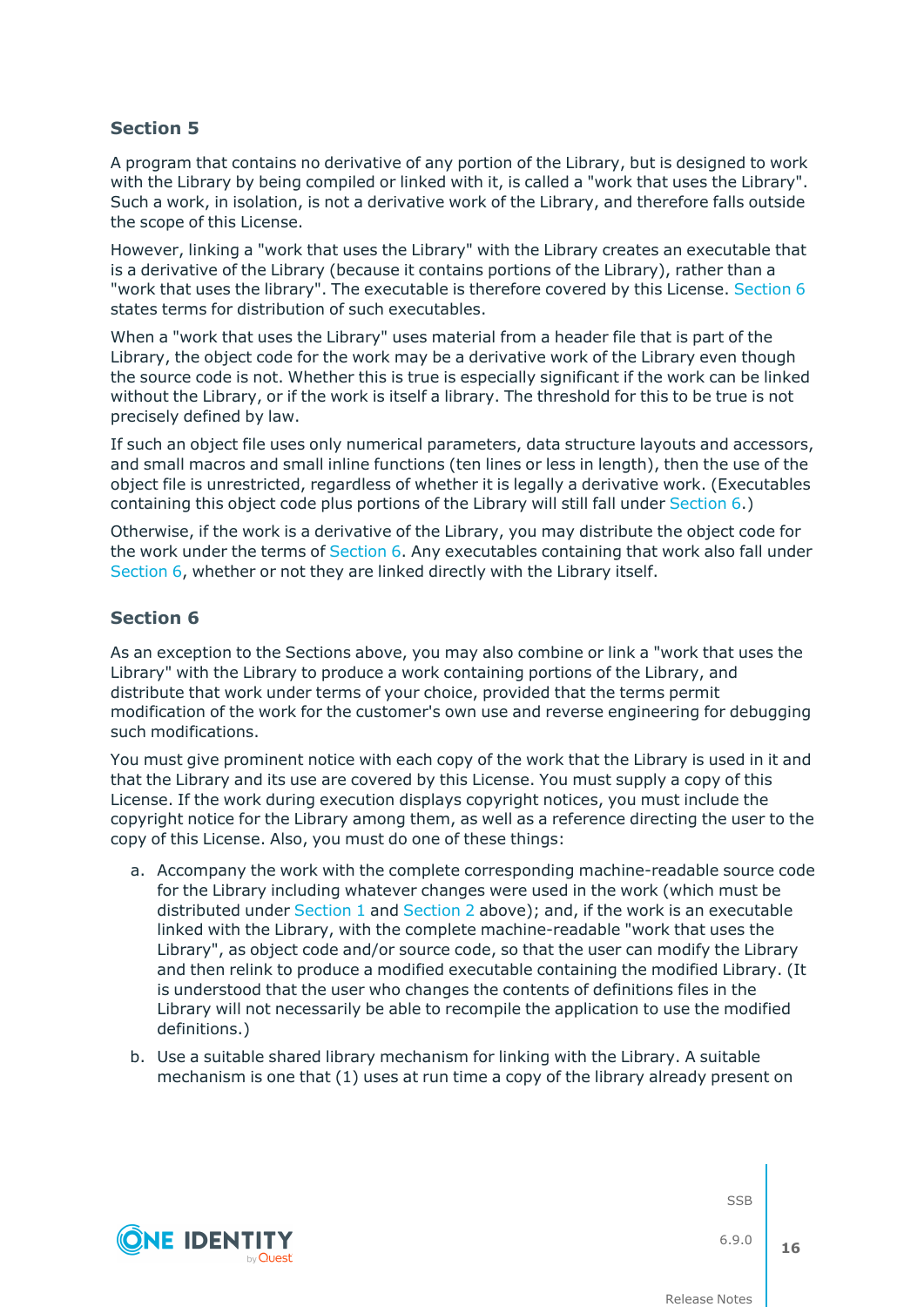the user's computer system, rather than copying library functions into the executable, and (2) will operate properly with a modified version of the library, if the user installs one, as long as the modified version is interface-compatible with the version that the work was made with.

- c. Accompany the work with a written offer, valid for at least three years, to give the same user the materials specified in [Subsection](#page-15-1) 6a, above, for a charge no more than the cost of performing this distribution.
- d. If distribution of the work is made by offering access to copy from a designated place, offer equivalent access to copy the above specified materials from the same place.
- e. Verify that the user has already received a copy of these materials or that you have already sent this user a copy.

For an executable, the required form of the "work that uses the Library" must include any data and utility programs needed for reproducing the executable from it. However, as a special exception, the materials to be distributed need not include anything that is normally distributed (in either source or binary form) with the major components (compiler, kernel, and so on) of the operating system on which the executable runs, unless that component itself accompanies the executable.

It may happen that this requirement contradicts the license restrictions of other proprietary libraries that do not normally accompany the operating system. Such a contradiction means you cannot use both them and the Library together in an executable that you distribute.

### **Section 7**

You may place library facilities that are a work based on the Library side-by-side in a single library together with other library facilities not covered by this License, and distribute such a combined library, provided that the separate distribution of the work based on the Library and of the other library facilities is otherwise permitted, and provided that you do these two things:

- a. Accompany the combined library with a copy of the same work based on the Library, uncombined with any other library facilities. This must be distributed under the terms of the Sections above.
- b. Give prominent notice with the combined library of the fact that part of it is a work based on the Library, and explaining where to find the accompanying uncombined form of the same work.

### **Section 8**

You may not copy, modify, sublicense, link with, or distribute the Library except as expressly provided under this License. Any attempt otherwise to copy, modify, sublicense, link with, or distribute the Library is void, and will automatically terminate your rights under this License. However, parties who have received copies, or rights, from you under this License will not have their licenses terminated so long as such parties remain in full compliance.



**SSB** 

6.9.0 **17**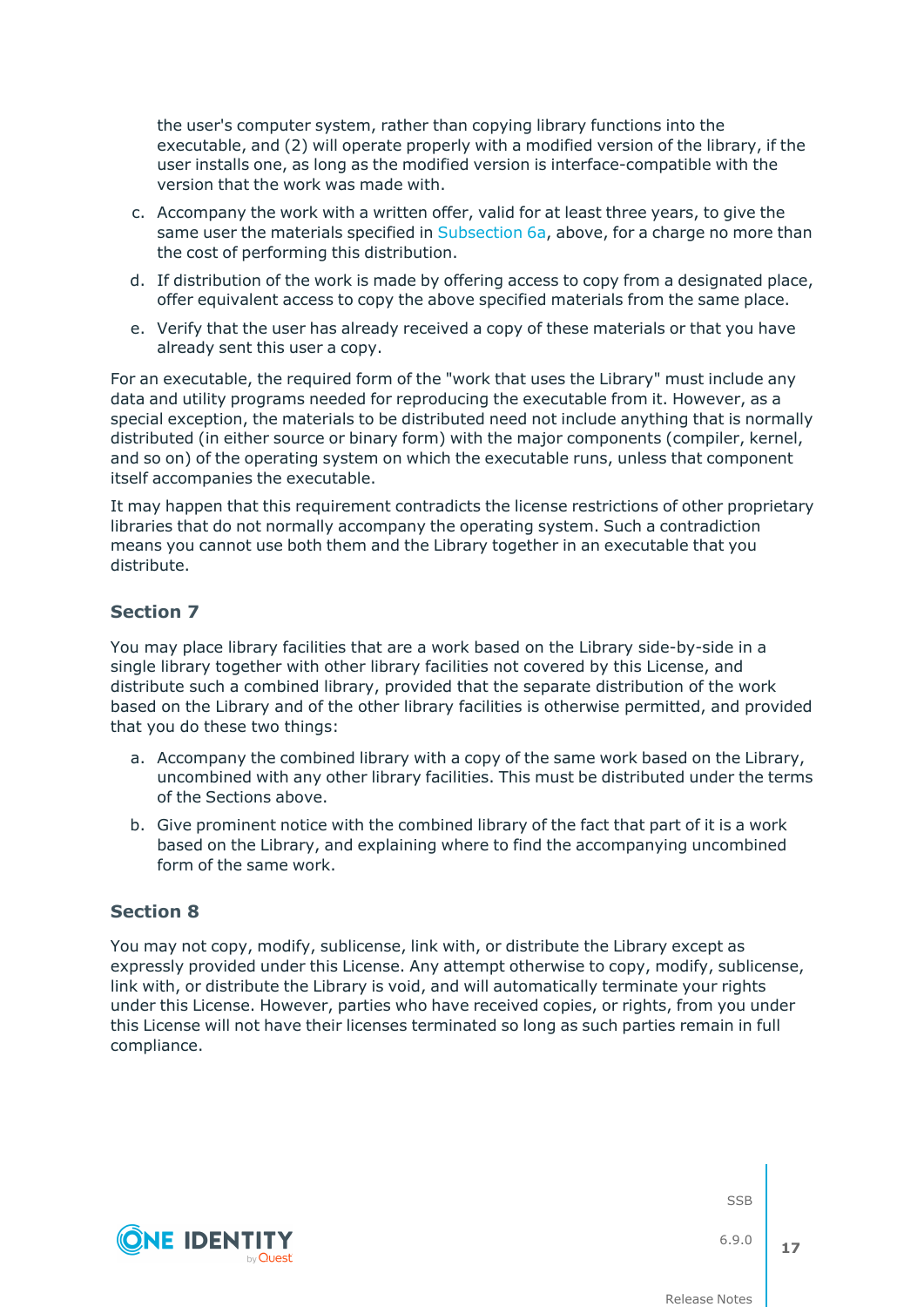You are not required to accept this License, since you have not signed it. However, nothing else grants you permission to modify or distribute the Library or its derivative works. These actions are prohibited by law if you do not accept this License. Therefore, by modifying or distributing the Library (or any work based on the Library), you indicate your acceptance of this License to do so, and all its terms and conditions for copying, distributing or modifying the Library or works based on it.

### **Section 10**

Each time you redistribute the Library (or any work based on the Library), the recipient automatically receives a license from the original licensor to copy, distribute, link with or modify the Library subject to these terms and conditions. You may not impose any further restrictions on the recipients' exercise of the rights granted herein. You are not responsible for enforcing compliance by third parties with this License.

### **Section 11**

If, as a consequence of a court judgment or allegation of patent infringement or for any other reason (not limited to patent issues), conditions are imposed on you (whether by court order, agreement or otherwise) that contradict the conditions of this License, they do not excuse you from the conditions of this License. If you cannot distribute so as to satisfy simultaneously your obligations under this License and any other pertinent obligations, then as a consequence you may not distribute the Library at all. For example, if a patent license would not permit royalty-free redistribution of the Library by all those who receive copies directly or indirectly through you, then the only way you could satisfy both it and this License would be to refrain entirely from distribution of the Library.

If any portion of this section is held invalid or unenforceable under any particular circumstance, the balance of the section is intended to apply, and the section as a whole is intended to apply in other circumstances.

It is not the purpose of this section to induce you to infringe any patents or other property right claims or to contest validity of any such claims; this section has the sole purpose of protecting the integrity of the free software distribution system which is implemented by public license practices. Many people have made generous contributions to the wide range of software distributed through that system in reliance on consistent application of that system; it is up to the author/donor to decide if he or she is willing to distribute software through any other system and a licensee cannot impose that choice.

This section is intended to make thoroughly clear what is believed to be a consequence of the rest of this License.

### **Section 12**

If the distribution and/or use of the Library is restricted in certain countries either by patents or by copyrighted interfaces, the original copyright holder who places the Library under this License may add an explicit geographical distribution limitation excluding those countries, so that distribution is permitted only in or among countries not thus excluded. In such case, this License incorporates the limitation as if written in the body of this License.

**SSB** 



6.9.0 **18**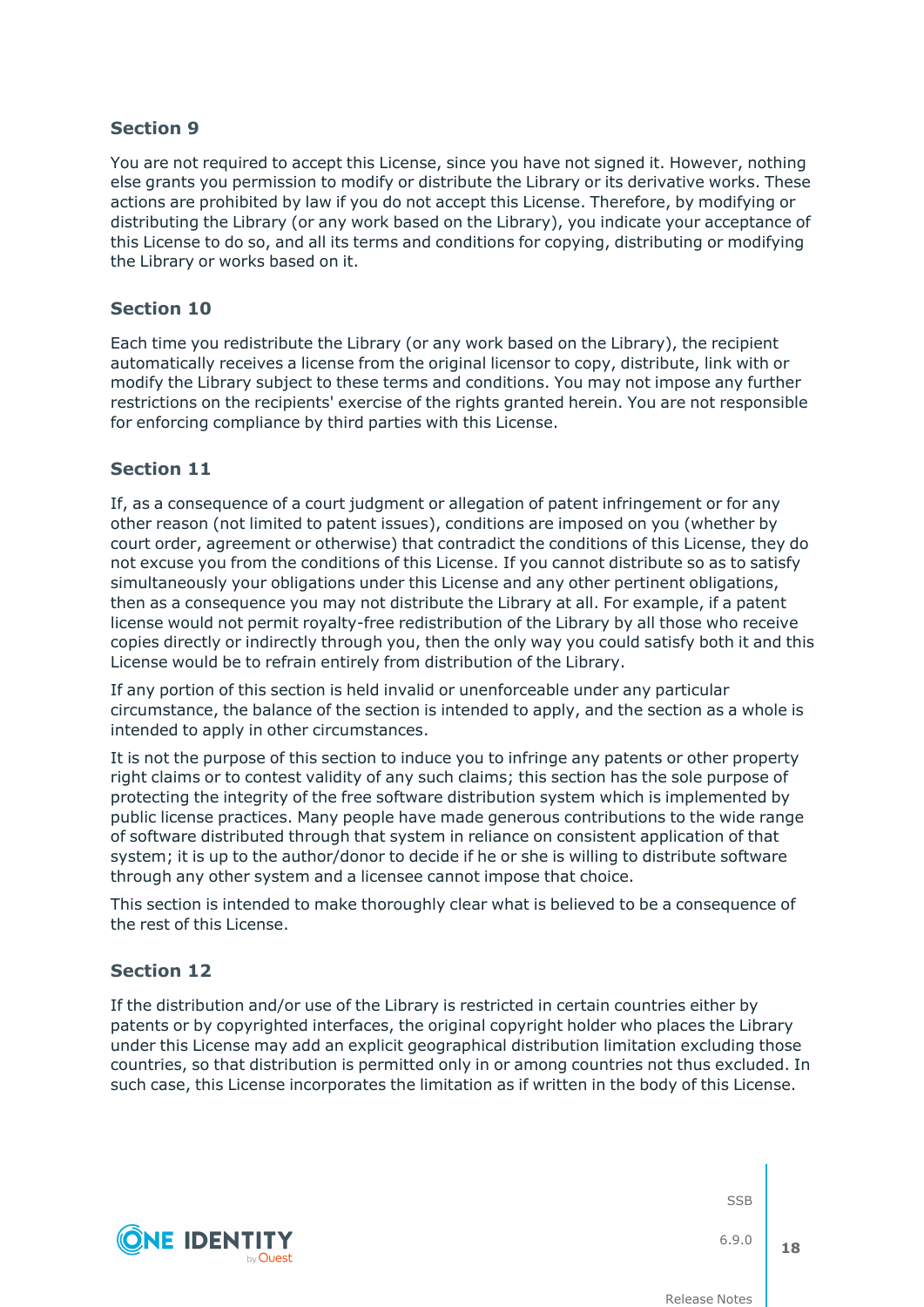The Free Software Foundation may publish revised and/or new versions of the Lesser General Public License from time to time. Such new versions will be similar in spirit to the present version, but may differ in detail to address new problems or concerns.

Each version is given a distinguishing version number. If the Library specifies a version number of this License which applies to it and "any later version", you have the option of following the terms and conditions either of that version or of any later version published by the Free Software Foundation. If the Library does not specify a license version number, you may choose any version ever published by the Free Software Foundation.

### **Section 14**

If you wish to incorporate parts of the Library into other free programs whose distribution conditions are incompatible with these, write to the author to ask for permission. For software which is copyrighted by the Free Software Foundation, write to the Free Software Foundation; we sometimes make exceptions for this. Our decision will be guided by the two goals of preserving the free status of all derivatives of our free software and of promoting the sharing and reuse of software generally.

### **NO WARRANTY Section 15**

BECAUSE THE LIBRARY IS LICENSED FREE OF CHARGE, THERE IS NO WARRANTY FOR THE LIBRARY, TO THE EXTENT PERMITTED BY APPLICABLE LAW. EXCEPT WHEN OTHERWISE STATED IN WRITING THE COPYRIGHT HOLDERS AND/OR OTHER PARTIES PROVIDE THE LIBRARY "AS IS" WITHOUT WARRANTY OF ANY KIND, EITHER EXPRESSED OR IMPLIED, INCLUDING, BUT NOT LIMITED TO, THE IMPLIED WARRANTIES OF MERCHANTABILITY AND FITNESS FOR A PARTICULAR PURPOSE. THE ENTIRE RISK AS TO THE QUALITY AND PERFORMANCE OF THE LIBRARY IS WITH YOU. SHOULD THE LIBRARY PROVE DEFECTIVE, YOU ASSUME THE COST OF ALL NECESSARY SERVICING, REPAIR OR CORRECTION.

### **NO WARRANTY Section 16**

IN NO EVENT UNLESS REQUIRED BY APPLICABLE LAW OR AGREED TO IN WRITING WILL ANY COPYRIGHT HOLDER, OR ANY OTHER PARTY WHO MAY MODIFY AND/OR REDISTRIBUTE THE LIBRARY AS PERMITTED ABOVE, BE LIABLE TO YOU FOR DAMAGES, INCLUDING ANY GENERAL, SPECIAL, INCIDENTAL OR CONSEQUENTIAL DAMAGES ARISING OUT OF THE USE OR INABILITY TO USE THE LIBRARY (INCLUDING BUT NOT LIMITED TO LOSS OF DATA OR DATA BEING RENDERED INACCURATE OR LOSSES SUSTAINED BY YOU OR THIRD PARTIES OR A FAILURE OF THE LIBRARY TO OPERATE WITH ANY OTHER SOFTWARE), EVEN IF SUCH HOLDER OR OTHER PARTY HAS BEEN ADVISED OF THE POSSIBILITY OF SUCH DAMAGES.

END OF TERMS AND CONDITIONS

**ONE IDENTITY** 

## **How to Apply These Terms to Your New Libraries**

If you develop a new library, and you want it to be of the greatest possible use to the public, we recommend making it free software that everyone can redistribute and change.

**SSB** 

6.9.0

**19**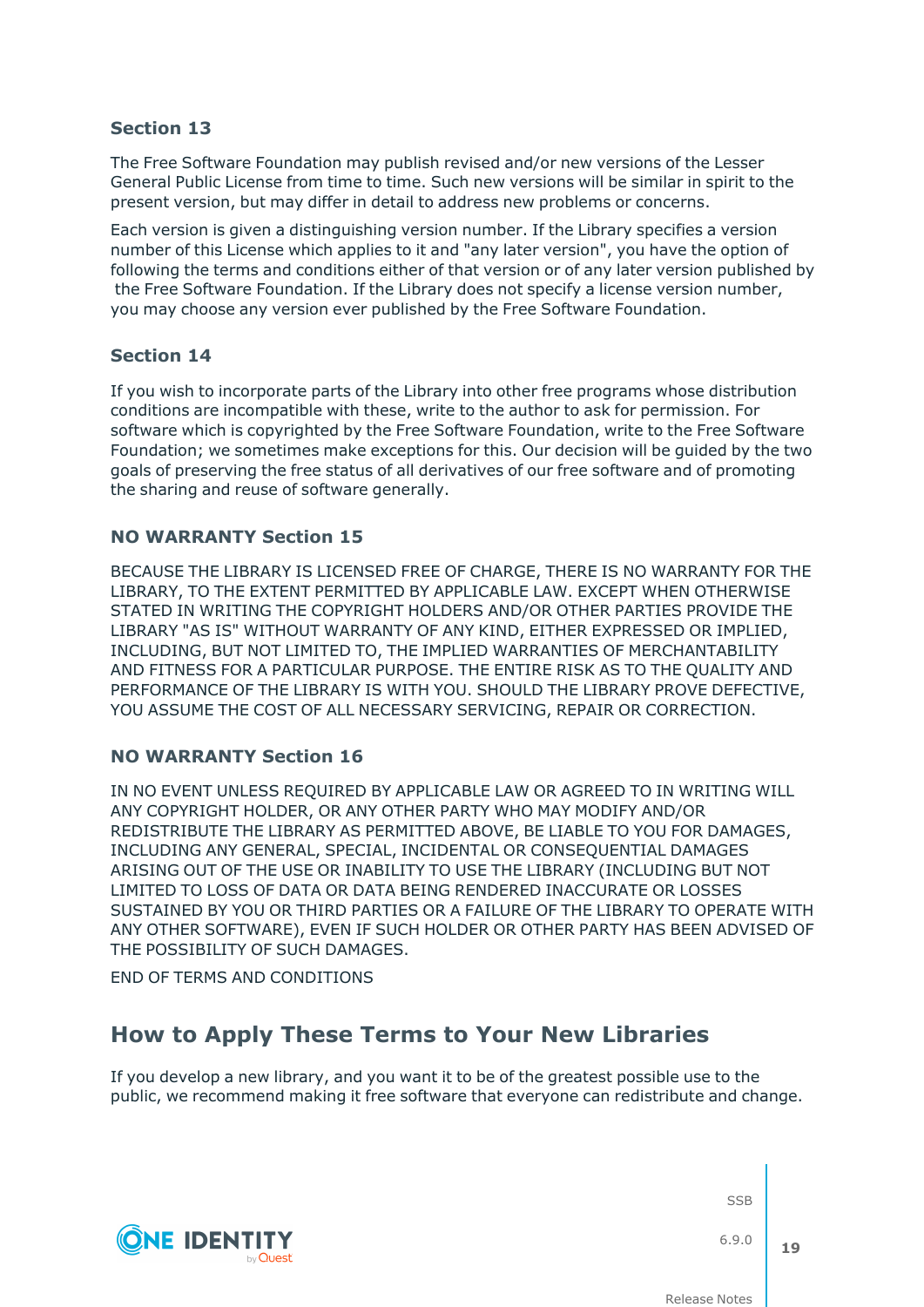You can do so by permitting redistribution under these terms (or, alternatively, under the terms of the ordinary General Public License).

To apply these terms, attach the following notices to the library. It is safest to attach them to the start of each source file to most effectively convey the exclusion of warranty; and each file should have at least the "copyright" line and a pointer to where the full notice is found.

 $\le$  one line to give the library's name and a brief idea of what it does.  $>$  Copyright (C)  $\le$  year $>$ <name of author>

This library is free software; you can redistribute it and/or modify it under the terms of the GNU Lesser General Public License as published by the Free Software Foundation; either version 2.1 of the License, or (at your option) any later version.

This library is distributed in the hope that it will be useful, but WITHOUT ANY WARRANTY; without even the implied warranty of MERCHANTABILITY or FITNESS FOR A PARTICULAR PURPOSE. See the GNU Lesser General Public License for more details.

You should have received a copy of the GNU Lesser General Public License along with this library; if not, write to the Free Software Foundation, Inc., 51 Franklin Street, Fifth Floor, Boston, MA 02110-1301 USA

Also add information on how to contact you by electronic and paper mail.

You should also get your employer (if you work as a programmer) or your school, if any, to sign a "copyright disclaimer" for the library, if necessary. Here is a sample; alter the names:

Yoyodyne, Inc., hereby disclaims all copyright interest in the library `Frob' (a library for tweaking knobs) written by James Random Hacker.

<signature of Ty Coon>, 1 April 1990 Ty Coon, President of Vice

That's all there is to it!

## **License attributions**

### **OpenSSL**

This product includes software developed by the OpenSSL Project for use in the OpenSSL Toolkit [\(https://www.openssl.org/](https://www.openssl.org/)). This product includes cryptographic software written by Eric Young (eay@cryptsoft.com)

## **OpenSSL**

This product includes software developed by the OpenSSL Project for use in the OpenSSL Toolkit [\(https://www.openssl.org/](https://www.openssl.org/)). This product includes cryptographic software written by Eric Young (eay@cryptsoft.com)



SSB

6.9.0 **20**